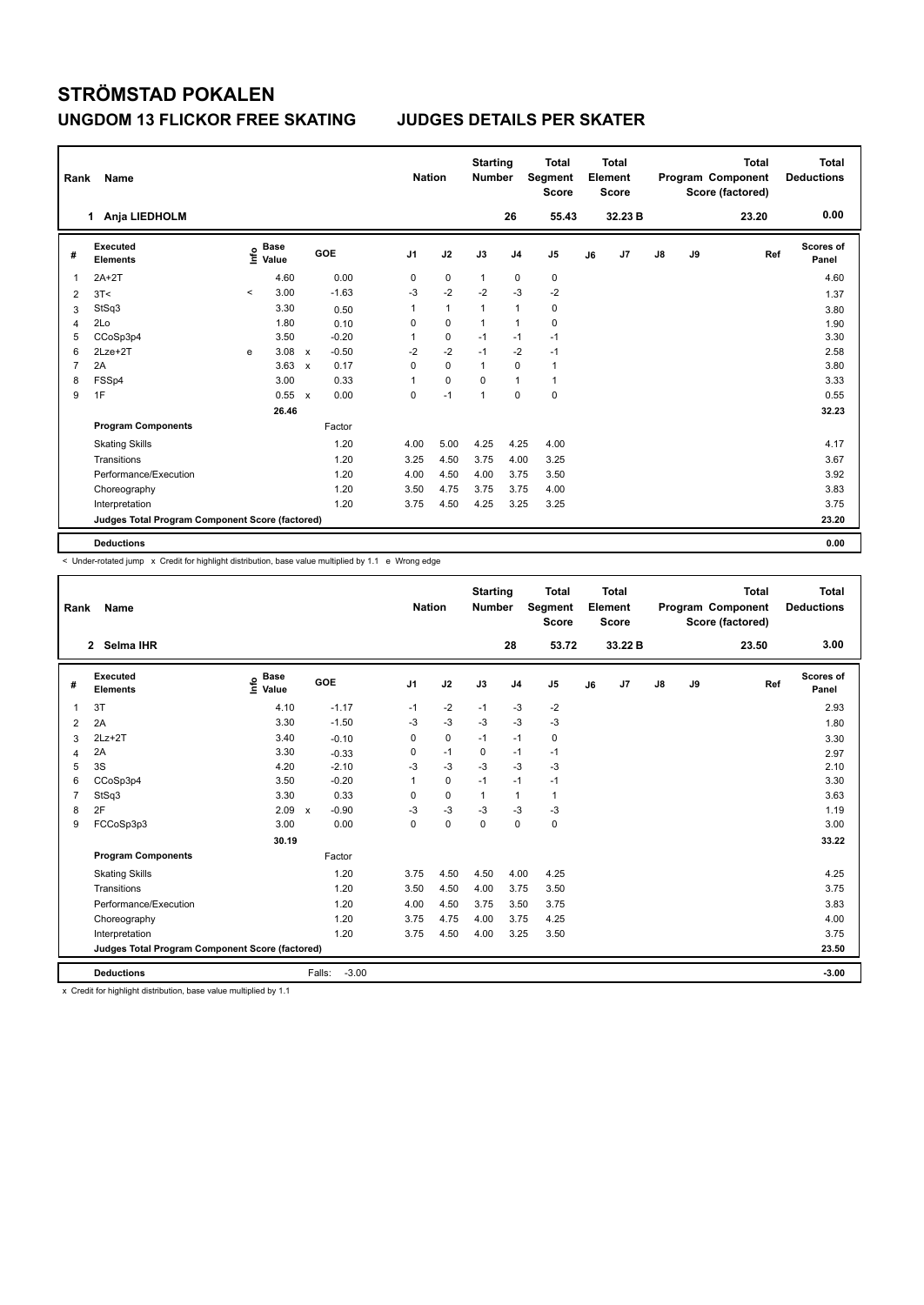| Rank           | Name                                            |      |                      |                           |         | <b>Nation</b>  |                | <b>Starting</b><br><b>Number</b> |                          | <b>Total</b><br>Segment<br><b>Score</b> |    | <b>Total</b><br>Element<br><b>Score</b> |    |    | <b>Total</b><br>Program Component<br>Score (factored) | Total<br><b>Deductions</b> |
|----------------|-------------------------------------------------|------|----------------------|---------------------------|---------|----------------|----------------|----------------------------------|--------------------------|-----------------------------------------|----|-----------------------------------------|----|----|-------------------------------------------------------|----------------------------|
|                | <b>Elin LAGERWALL</b><br>3                      |      |                      |                           |         |                |                |                                  | 27                       | 48.05                                   |    | 24.25                                   |    |    | 24.80                                                 | 1.00                       |
| #              | Executed<br><b>Elements</b>                     | lnfo | <b>Base</b><br>Value |                           | GOE     | J <sub>1</sub> | J2             | J3                               | J <sub>4</sub>           | J <sub>5</sub>                          | J6 | J7                                      | J8 | J9 | Ref                                                   | Scores of<br>Panel         |
| 1              | 2Lz                                             |      | 2.10                 |                           | $-0.60$ | $-1$           | $-2$           | $-2$                             | $-2$                     | $-2$                                    |    |                                         |    |    |                                                       | 1.50                       |
| 2              | 2A<<                                            | <<   | 1.10                 |                           | $-0.60$ | $-3$           | $-3$           | $-3$                             | $-3$                     | $-3$                                    |    |                                         |    |    |                                                       | 0.50                       |
| 3              | 2F                                              |      | 1.90                 |                           | $-0.10$ | 0              | $-1$           | $\Omega$                         | $-1$                     | 0                                       |    |                                         |    |    |                                                       | 1.80                       |
| 4              | 2Lo                                             |      | 1.80                 |                           | 0.30    | 1              | $\overline{1}$ | $\overline{1}$                   | $\mathbf{1}$             | $\mathbf{1}$                            |    |                                         |    |    |                                                       | 2.10                       |
| 5              | FCCoSp3p4                                       |      | 3.50                 |                           | 0.50    |                | $\mathbf 0$    | 1                                | $\overline{\phantom{a}}$ | $\mathbf{1}$                            |    |                                         |    |    |                                                       | 4.00                       |
| 6              | 2Lz                                             |      | 2.31                 | $\boldsymbol{\mathsf{x}}$ | 0.30    | 1              | $\mathbf{1}$   | 1                                | $\mathbf{1}$             | $\mathbf{1}$                            |    |                                         |    |    |                                                       | 2.61                       |
| $\overline{7}$ | StSq3                                           |      | 3.30                 |                           | 0.83    | $\overline{2}$ | $\overline{2}$ | $\overline{1}$                   | $\overline{2}$           | $\mathbf{1}$                            |    |                                         |    |    |                                                       | 4.13                       |
| 8              | $2Lo+2T$                                        |      | 3.41                 | $\mathbf x$               | 0.20    | 0              | $\mathbf 0$    | $\overline{1}$                   | $\overline{1}$           | $\mathbf{1}$                            |    |                                         |    |    |                                                       | 3.61                       |
| 9              | CCoSp3p4                                        |      | 3.50                 |                           | 0.50    | 1              | $\mathbf 0$    | $\overline{1}$                   | $\mathbf{1}$             | $\mathbf{1}$                            |    |                                         |    |    |                                                       | 4.00                       |
|                |                                                 |      | 22.92                |                           |         |                |                |                                  |                          |                                         |    |                                         |    |    |                                                       | 24.25                      |
|                | <b>Program Components</b>                       |      |                      |                           | Factor  |                |                |                                  |                          |                                         |    |                                         |    |    |                                                       |                            |
|                | <b>Skating Skills</b>                           |      |                      |                           | 1.20    | 4.25           | 4.50           | 4.25                             | 4.25                     | 4.50                                    |    |                                         |    |    |                                                       | 4.33                       |
|                | Transitions                                     |      |                      |                           | 1.20    | 3.75           | 4.50           | 4.00                             | 4.25                     | 3.25                                    |    |                                         |    |    |                                                       | 4.00                       |
|                | Performance/Execution                           |      |                      |                           | 1.20    | 4.25           | 4.25           | 4.00                             | 3.75                     | 4.00                                    |    |                                         |    |    |                                                       | 4.08                       |
|                | Choreography                                    |      |                      |                           | 1.20    | 4.00           | 4.50           | 3.75                             | 4.25                     | 4.25                                    |    |                                         |    |    |                                                       | 4.17                       |
|                | Interpretation                                  |      |                      |                           | 1.20    | 4.25           | 4.75           | 4.25                             | 3.75                     | 3.75                                    |    |                                         |    |    |                                                       | 4.08                       |
|                | Judges Total Program Component Score (factored) |      |                      |                           |         |                |                |                                  |                          |                                         |    |                                         |    |    |                                                       | 24.80                      |
|                | <b>Deductions</b>                               |      |                      | Falls:                    | $-1.00$ |                |                |                                  |                          |                                         |    |                                         |    |    |                                                       | $-1.00$                    |

<< Downgraded jump x Credit for highlight distribution, base value multiplied by 1.1

| Rank           | <b>Name</b>                                     |         |                      |                           |         | <b>Nation</b>  |                      | <b>Starting</b><br><b>Number</b> |                | <b>Total</b><br>Segment<br><b>Score</b> |    | <b>Total</b><br>Element<br><b>Score</b> |               |    | <b>Total</b><br>Program Component<br>Score (factored) | <b>Total</b><br><b>Deductions</b> |
|----------------|-------------------------------------------------|---------|----------------------|---------------------------|---------|----------------|----------------------|----------------------------------|----------------|-----------------------------------------|----|-----------------------------------------|---------------|----|-------------------------------------------------------|-----------------------------------|
|                | 4 Vilma STRÅGEFORS                              |         |                      |                           |         |                |                      |                                  | 19             | 47.39                                   |    | 29.99 B                                 |               |    | 20.40                                                 | 3.00                              |
| #              | Executed<br><b>Elements</b>                     | ١nfo    | <b>Base</b><br>Value |                           | GOE     | J <sub>1</sub> | J2                   | J3                               | J <sub>4</sub> | J <sub>5</sub>                          | J6 | J <sub>7</sub>                          | $\mathsf{J}8$ | J9 | Ref                                                   | <b>Scores of</b><br>Panel         |
| 1              | 3T<                                             | $\prec$ | 3.00                 |                           | $-2.10$ | -3             | -3                   | $-3$                             | $-3$           | $-3$                                    |    |                                         |               |    |                                                       | 0.90                              |
| 2              | $2A+2T<<$                                       | <<      | 3.70                 |                           | $-1.17$ | $-3$           | $-2$                 | $-2$                             | $-2$           | $-3$                                    |    |                                         |               |    |                                                       | 2.53                              |
| 3              | 3S                                              |         | 4.20                 |                           | $-2.10$ | -3             | $-3$                 | $-3$                             | $-3$           | $-3$                                    |    |                                         |               |    |                                                       | 2.10                              |
| $\overline{4}$ | FCSSp2                                          |         | 2.30                 |                           | $-0.30$ | $-2$           | $\mathbf 0$          | $-2$                             | $\mathbf 0$    | $-1$                                    |    |                                         |               |    |                                                       | 2.00                              |
| 5              | 2A                                              |         | 3.63                 | $\mathbf{x}$              | $-1.50$ | $-3$           | $-3$                 | $-3$                             | $-3$           | $-3$                                    |    |                                         |               |    |                                                       | 2.13                              |
| 6              | $2Lz+2T$                                        |         | $3.74 \times$        |                           | 0.10    | $\Omega$       | $\mathbf 0$          | $\mathbf{1}$                     | $\mathbf{1}$   | $\mathbf 0$                             |    |                                         |               |    |                                                       | 3.84                              |
| $\overline{7}$ | StSq2                                           |         | 2.60                 |                           | 0.00    | $\mathbf 0$    | $\mathbf 0$          | $\Omega$                         | $\mathbf 0$    | 0                                       |    |                                         |               |    |                                                       | 2.60                              |
| 8              | 2F                                              |         | 2.09                 | $\boldsymbol{\mathsf{x}}$ | $-0.20$ | 0              | $-1$                 | $\Omega$                         | $-1$           | $-2$                                    |    |                                         |               |    |                                                       | 1.89                              |
| 9              | CCoSp3p3                                        |         | 3.00                 |                           | 0.00    | 0              | $\blacktriangleleft$ | 0                                | $-1$           | $\mathbf 0$                             |    |                                         |               |    |                                                       | 3.00                              |
|                |                                                 |         | 28.26                |                           |         |                |                      |                                  |                |                                         |    |                                         |               |    |                                                       | 29.99                             |
|                | <b>Program Components</b>                       |         |                      |                           | Factor  |                |                      |                                  |                |                                         |    |                                         |               |    |                                                       |                                   |
|                | <b>Skating Skills</b>                           |         |                      |                           | 1.20    | 3.50           | 4.50                 | 4.25                             | 4.25           | 3.50                                    |    |                                         |               |    |                                                       | 4.00                              |
|                | Transitions                                     |         |                      |                           | 1.20    | 2.75           | 4.25                 | 3.50                             | 3.50           | 3.25                                    |    |                                         |               |    |                                                       | 3.42                              |
|                | Performance/Execution                           |         |                      |                           | 1.20    | 3.25           | 4.50                 | 3.00                             | 3.00           | 3.00                                    |    |                                         |               |    |                                                       | 3.08                              |
|                | Choreography                                    |         |                      |                           | 1.20    | 3.00           | 4.00                 | 3.25                             | 3.75           | 3.25                                    |    |                                         |               |    |                                                       | 3.42                              |
|                | Interpretation                                  |         |                      |                           | 1.20    | 3.00           | 3.75                 | 3.00                             | 3.25           | 3.00                                    |    |                                         |               |    |                                                       | 3.08                              |
|                | Judges Total Program Component Score (factored) |         |                      |                           |         |                |                      |                                  |                |                                         |    |                                         |               |    |                                                       | 20.40                             |
|                | <b>Deductions</b>                               |         |                      | Falls:                    | $-3.00$ |                |                      |                                  |                |                                         |    |                                         |               |    |                                                       | $-3.00$                           |

< Under-rotated jump << Downgraded jump x Credit for highlight distribution, base value multiplied by 1.1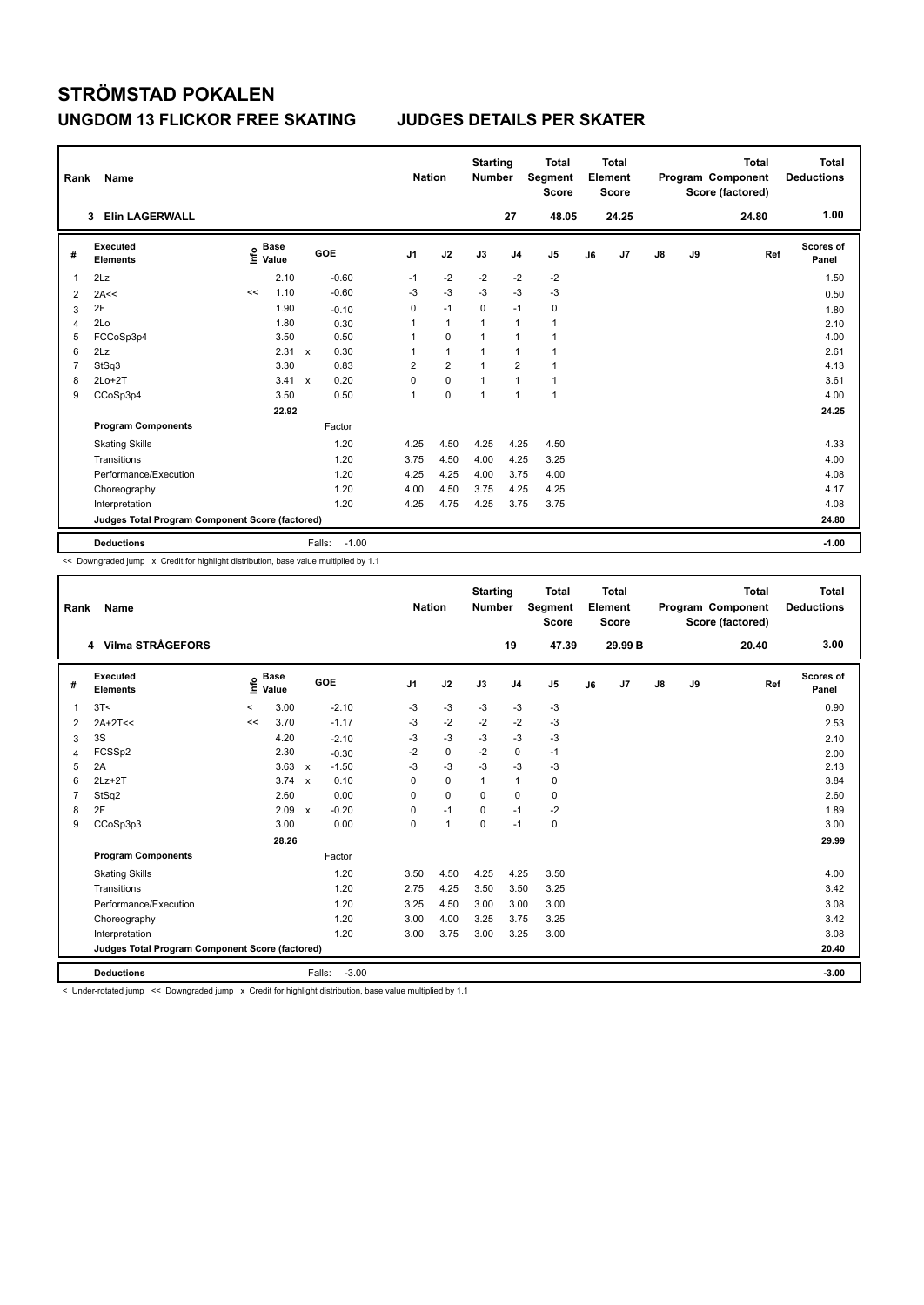| Rank           | Name                                            |                                  |                           |         |                | <b>Nation</b>  | <b>Starting</b><br><b>Number</b> |                | <b>Total</b><br>Segment<br><b>Score</b> |    | <b>Total</b><br>Element<br><b>Score</b> |               |    | <b>Total</b><br>Program Component<br>Score (factored) | Total<br><b>Deductions</b> |
|----------------|-------------------------------------------------|----------------------------------|---------------------------|---------|----------------|----------------|----------------------------------|----------------|-----------------------------------------|----|-----------------------------------------|---------------|----|-------------------------------------------------------|----------------------------|
|                | <b>Emelie NORDQVIST</b><br>5                    |                                  |                           |         |                |                |                                  | 24             | 46.75                                   |    | 21.95                                   |               |    | 24.80                                                 | 0.00                       |
| #              | Executed<br><b>Elements</b>                     | <b>Base</b><br>e Base<br>⊆ Value |                           | GOE     | J <sub>1</sub> | J2             | J3                               | J <sub>4</sub> | J <sub>5</sub>                          | J6 | J7                                      | $\mathsf{J}8$ | J9 | Ref                                                   | <b>Scores of</b><br>Panel  |
| 1              | $2Lz+2T$                                        | 3.40                             |                           | 0.10    | 1              | $\mathbf 0$    | $\overline{1}$                   | $\pmb{0}$      | 0                                       |    |                                         |               |    |                                                       | 3.50                       |
| $\overline{2}$ | FCCoSp3p4                                       | 3.50                             |                           | 0.67    | $\overline{2}$ | $\overline{1}$ | $\overline{1}$                   | $\overline{2}$ | $\mathbf{1}$                            |    |                                         |               |    |                                                       | 4.17                       |
| 3              | StSq                                            | 0.00                             |                           | 0.00    | ٠              |                |                                  |                | $\overline{\phantom{a}}$                |    |                                         |               |    |                                                       | 0.00                       |
| 4              | 2F                                              | 2.09                             | $\mathsf{x}$              | $-0.50$ | $-1$           | $-2$           | $-2$                             | $-1$           | $-2$                                    |    |                                         |               |    |                                                       | 1.59                       |
| 5              | 1A                                              | 1.21                             | $\boldsymbol{\mathsf{x}}$ | 0.07    | 0              | $\overline{1}$ | $\Omega$                         | $\mathbf{1}$   | 0                                       |    |                                         |               |    |                                                       | 1.28                       |
| 6              | $2Lz+2T$                                        | 3.74                             | $\mathsf{x}$              | $-0.10$ | 0              | $-1$           | $-1$                             | $\mathbf{1}$   | $\mathbf 0$                             |    |                                         |               |    |                                                       | 3.64                       |
| $\overline{7}$ | 2Lo                                             | 1.98                             | $\mathsf{x}$              | 0.20    | 1              | $\mathbf{1}$   | $\Omega$                         | $\mathbf{1}$   | 0                                       |    |                                         |               |    |                                                       | 2.18                       |
| 8              | 2F                                              | 2.09                             | $\boldsymbol{\mathsf{x}}$ | 0.00    | 0              | 0              | $\overline{1}$                   | 0              | 0                                       |    |                                         |               |    |                                                       | 2.09                       |
| 9              | CCoSp3p3                                        | 3.00                             |                           | 0.50    | $\overline{2}$ | $\overline{1}$ | $\overline{1}$                   | $\mathbf{1}$   | $\mathbf{1}$                            |    |                                         |               |    |                                                       | 3.50                       |
|                |                                                 | 21.01                            |                           |         |                |                |                                  |                |                                         |    |                                         |               |    |                                                       | 21.95                      |
|                | <b>Program Components</b>                       |                                  |                           | Factor  |                |                |                                  |                |                                         |    |                                         |               |    |                                                       |                            |
|                | <b>Skating Skills</b>                           |                                  |                           | 1.20    | 3.75           | 4.75           | 4.50                             | 4.25           | 4.25                                    |    |                                         |               |    |                                                       | 4.33                       |
|                | Transitions                                     |                                  |                           | 1.20    | 3.25           | 4.25           | 4.00                             | 4.00           | 3.25                                    |    |                                         |               |    |                                                       | 3.75                       |
|                | Performance/Execution                           |                                  |                           | 1.20    | 3.75           | 4.50           | 4.00                             | 4.25           | 4.00                                    |    |                                         |               |    |                                                       | 4.08                       |
|                | Choreography                                    |                                  |                           | 1.20    | 3.50           | 5.00           | 4.50                             | 4.50           | 4.50                                    |    |                                         |               |    |                                                       | 4.50                       |
|                | Interpretation                                  |                                  |                           | 1.20    | 3.50           | 4.75           | 4.00                             | 4.00           | 4.00                                    |    |                                         |               |    |                                                       | 4.00                       |
|                | Judges Total Program Component Score (factored) |                                  |                           |         |                |                |                                  |                |                                         |    |                                         |               |    |                                                       | 24.80                      |
|                | <b>Deductions</b>                               |                                  |                           |         |                |                |                                  |                |                                         |    |                                         |               |    |                                                       | 0.00                       |

x Credit for highlight distribution, base value multiplied by 1.1

| Rank           | Name                                            |                                  |       |                                   |                | <b>Nation</b> |              | <b>Starting</b><br><b>Number</b> |                | <b>Total</b><br>Segment<br><b>Score</b> |    | Total<br>Element<br><b>Score</b> |    |    | <b>Total</b><br>Program Component<br>Score (factored) | Total<br><b>Deductions</b> |
|----------------|-------------------------------------------------|----------------------------------|-------|-----------------------------------|----------------|---------------|--------------|----------------------------------|----------------|-----------------------------------------|----|----------------------------------|----|----|-------------------------------------------------------|----------------------------|
|                | <b>Tina PROGOULAKIS</b><br>6                    |                                  |       |                                   |                |               |              |                                  | 25             | 46.37                                   |    | 25.97 B                          |    |    | 22.40                                                 | 2.00                       |
| #              | Executed<br><b>Elements</b>                     | <b>Base</b><br>e Base<br>⊆ Value |       | GOE                               | J <sub>1</sub> |               | J2           | J3                               | J <sub>4</sub> | J <sub>5</sub>                          | J6 | J7                               | J8 | J9 | Ref                                                   | <b>Scores of</b><br>Panel  |
| 1              | $2F+2T$                                         |                                  | 3.20  | 0.10                              | 0              |               | $\mathbf 0$  | $\mathbf{1}$                     | $\mathbf{1}$   | 0                                       |    |                                  |    |    |                                                       | 3.30                       |
| $\overline{2}$ | 2A                                              |                                  | 3.30  | $-1.50$                           | $-3$           |               | $-3$         | $-3$                             | $-3$           | $-3$                                    |    |                                  |    |    |                                                       | 1.80                       |
| 3              | FSSp2                                           |                                  | 2.30  | $-0.40$                           | $-1$           |               | $-2$         | $-2$                             | $-1$           | 0                                       |    |                                  |    |    |                                                       | 1.90                       |
| $\overline{4}$ | 2Lo                                             |                                  | 1.80  | 0.20                              | 1              |               | $\mathbf{1}$ | $\Omega$                         | $\mathbf 0$    | $\mathbf{1}$                            |    |                                  |    |    |                                                       | 2.00                       |
| 5              | StSq3                                           |                                  | 3.30  | 0.00                              | 0              |               | $\mathbf 0$  | $\mathbf 0$                      | $\mathbf{1}$   | $\mathbf 0$                             |    |                                  |    |    |                                                       | 3.30                       |
| 6              | 2A<                                             | $\prec$                          | 2.53  | $-1.50$<br>$\mathsf{x}$           | -3             |               | $-3$         | $-3$                             | $-3$           | $-3$                                    |    |                                  |    |    |                                                       | 1.03                       |
| $\overline{7}$ | $2Lz + 2T$                                      |                                  | 3.74  | 0.10<br>$\boldsymbol{\mathsf{x}}$ | 0              |               | $\mathbf 0$  | $\mathbf{1}$                     | $\mathbf{1}$   | $\pmb{0}$                               |    |                                  |    |    |                                                       | 3.84                       |
| 8              | CCoSp3p3                                        |                                  | 3.00  | 0.00                              | $\Omega$       |               | $\mathbf 0$  | $-1$                             | $\mathbf{1}$   | 0                                       |    |                                  |    |    |                                                       | 3.00                       |
| 9              | 2F                                              |                                  | 1.90  | $-0.10$                           | 0              |               | $-1$         | $\mathbf 0$                      | $-1$           | $\mathbf 0$                             |    |                                  |    |    |                                                       | 1.80                       |
|                |                                                 |                                  | 25.07 |                                   |                |               |              |                                  |                |                                         |    |                                  |    |    |                                                       | 25.97                      |
|                | <b>Program Components</b>                       |                                  |       | Factor                            |                |               |              |                                  |                |                                         |    |                                  |    |    |                                                       |                            |
|                | <b>Skating Skills</b>                           |                                  |       | 1.20                              | 3.50           |               | 4.50         | 4.00                             | 4.25           | 3.75                                    |    |                                  |    |    |                                                       | 4.00                       |
|                | Transitions                                     |                                  |       | 1.20                              | 3.00           |               | 3.75         | 3.75                             | 3.75           | 3.25                                    |    |                                  |    |    |                                                       | 3.58                       |
|                | Performance/Execution                           |                                  |       | 1.20                              | 3.75           |               | 3.75         | 3.75                             | 3.50           | 3.50                                    |    |                                  |    |    |                                                       | 3.67                       |
|                | Choreography                                    |                                  |       | 1.20                              | 3.25           |               | 4.00         | 4.00                             | 3.50           | 4.00                                    |    |                                  |    |    |                                                       | 3.83                       |
|                | Interpretation                                  |                                  |       | 1.20                              | 3.50           |               | 4.25         | 3.75                             | 3.50           | 3.25                                    |    |                                  |    |    |                                                       | 3.58                       |
|                | Judges Total Program Component Score (factored) |                                  |       |                                   |                |               |              |                                  |                |                                         |    |                                  |    |    |                                                       | 22.40                      |
|                | <b>Deductions</b>                               |                                  |       | $-2.00$<br>Falls:                 |                |               |              |                                  |                |                                         |    |                                  |    |    |                                                       | $-2.00$                    |

< Under-rotated jump x Credit for highlight distribution, base value multiplied by 1.1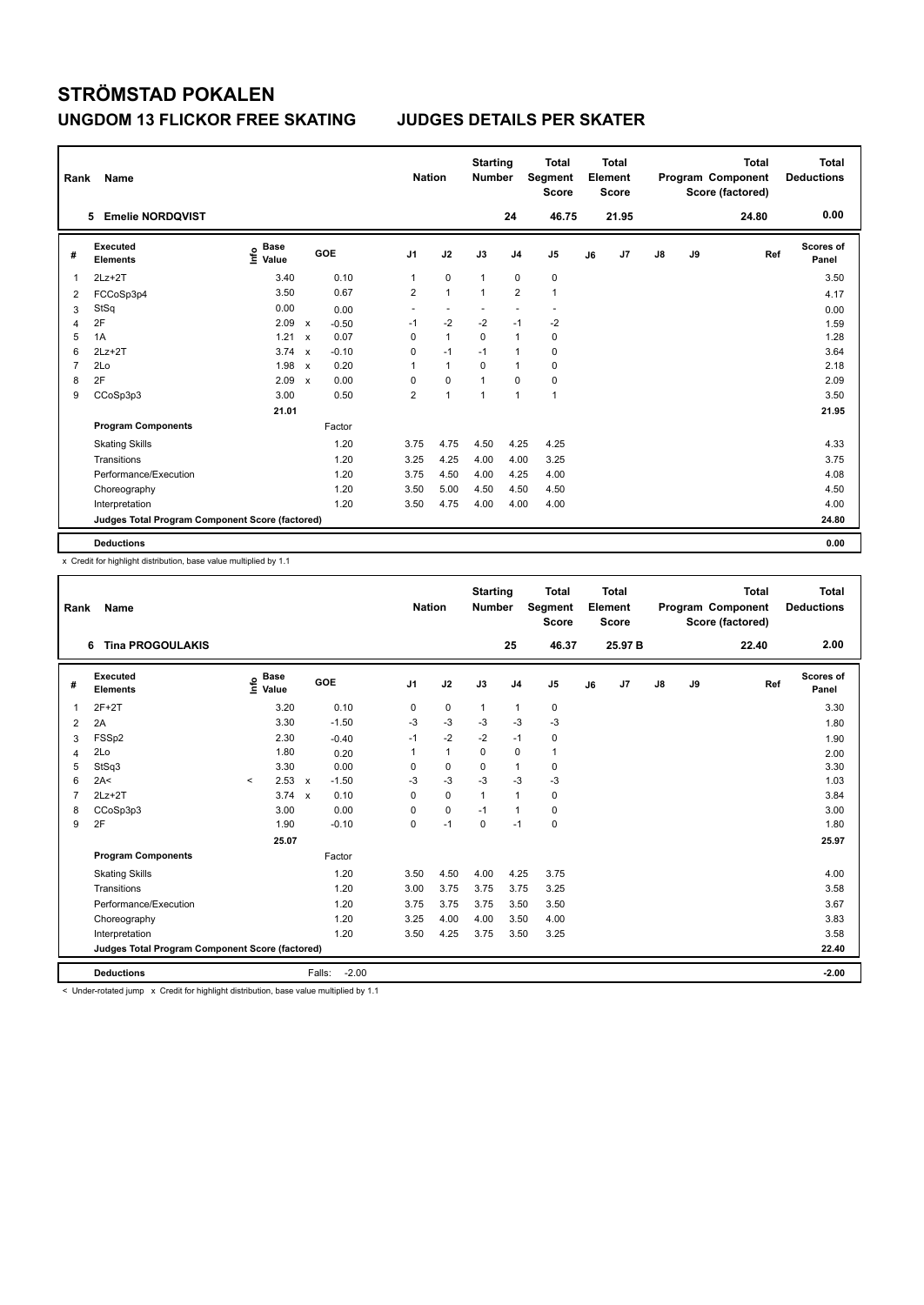| Rank           | <b>Name</b>                                     |                              |                           |        |                | <b>Nation</b> | <b>Starting</b><br><b>Number</b> |                | <b>Total</b><br>Segment<br><b>Score</b> |    | <b>Total</b><br>Element<br><b>Score</b> |    |    | <b>Total</b><br>Program Component<br>Score (factored) | Total<br><b>Deductions</b> |
|----------------|-------------------------------------------------|------------------------------|---------------------------|--------|----------------|---------------|----------------------------------|----------------|-----------------------------------------|----|-----------------------------------------|----|----|-------------------------------------------------------|----------------------------|
|                | 7 Tuva SILVERBORN                               |                              |                           |        |                |               |                                  | 21             | 44.62                                   |    | 22.22                                   |    |    | 22.40                                                 | 0.00                       |
| #              | Executed<br><b>Elements</b>                     | <b>Base</b><br>lnfo<br>Value |                           | GOE    | J <sub>1</sub> | J2            | J3                               | J <sub>4</sub> | J <sub>5</sub>                          | J6 | J7                                      | J8 | J9 | Ref                                                   | <b>Scores of</b><br>Panel  |
| $\overline{1}$ | 2Lo                                             | 1.80                         |                           | 0.10   | 0              | $\mathbf 0$   | $\mathbf 0$                      | $\overline{1}$ | $\mathbf{1}$                            |    |                                         |    |    |                                                       | 1.90                       |
| 2              | 2F                                              | 1.90                         |                           | 0.00   | 0              | $\mathbf 0$   | $\mathbf 0$                      | $\mathbf 0$    | $\pmb{0}$                               |    |                                         |    |    |                                                       | 1.90                       |
| 3              | FCCoSp3p4                                       | 3.50                         |                           | 0.50   | 2              | $\mathbf{1}$  | 1                                | $\overline{1}$ | 0                                       |    |                                         |    |    |                                                       | 4.00                       |
| 4              | $2T+2T$                                         | 2.60                         |                           | 0.00   | $\Omega$       | $\mathbf 0$   | $\mathbf 0$                      | $\mathbf 0$    | 0                                       |    |                                         |    |    |                                                       | 2.60                       |
| 5              | 2S                                              | 1.43                         | $\mathsf{x}$              | 0.07   | 0              | $\pmb{0}$     | 1                                | $\overline{1}$ | 0                                       |    |                                         |    |    |                                                       | 1.50                       |
| 6              | 2Lo                                             | 1.98                         | $\boldsymbol{\mathsf{x}}$ | 0.30   | 1              | $\mathbf{1}$  | 1                                | $\overline{1}$ | $\mathbf{1}$                            |    |                                         |    |    |                                                       | 2.28                       |
| $\overline{7}$ | StSq2                                           | 2.60                         |                           | 0.00   | $\Omega$       | 0             | 0                                | $-1$           | 0                                       |    |                                         |    |    |                                                       | 2.60                       |
| 8              | 1A+1A+SEQ                                       | 1.94                         | $\boldsymbol{\mathsf{x}}$ | 0.00   | 0              | $\mathbf 0$   | $\mathbf 0$                      | $\mathbf 0$    | $\pmb{0}$                               |    |                                         |    |    |                                                       | 1.94                       |
| 9              | CCoSp3p3                                        | 3.00                         |                           | 0.50   | 1              | $\mathbf 0$   | 1                                | $\overline{1}$ | $\overline{1}$                          |    |                                         |    |    |                                                       | 3.50                       |
|                |                                                 | 20.75                        |                           |        |                |               |                                  |                |                                         |    |                                         |    |    |                                                       | 22.22                      |
|                | <b>Program Components</b>                       |                              |                           | Factor |                |               |                                  |                |                                         |    |                                         |    |    |                                                       |                            |
|                | <b>Skating Skills</b>                           |                              |                           | 1.20   | 3.50           | 4.50          | 3.75                             | 3.50           | 3.75                                    |    |                                         |    |    |                                                       | 3.67                       |
|                | Transitions                                     |                              |                           | 1.20   | 2.75           | 3.75          | 3.50                             | 4.00           | 3.50                                    |    |                                         |    |    |                                                       | 3.58                       |
|                | Performance/Execution                           |                              |                           | 1.20   | 3.25           | 4.50          | 4.00                             | 4.00           | 3.75                                    |    |                                         |    |    |                                                       | 3.92                       |
|                | Choreography                                    |                              |                           | 1.20   | 3.00           | 4.00          | 4.00                             | 4.00           | 4.00                                    |    |                                         |    |    |                                                       | 4.00                       |
|                | Interpretation                                  |                              |                           | 1.20   | 3.25           | 4.25          | 3.50                             | 3.75           | 3.25                                    |    |                                         |    |    |                                                       | 3.50                       |
|                | Judges Total Program Component Score (factored) |                              |                           |        |                |               |                                  |                |                                         |    |                                         |    |    |                                                       | 22.40                      |
|                | <b>Deductions</b>                               |                              |                           |        |                |               |                                  |                |                                         |    |                                         |    |    |                                                       | 0.00                       |

x Credit for highlight distribution, base value multiplied by 1.1

| Rank           | Name                                            |                                  |         | <b>Nation</b>  |             | <b>Starting</b><br><b>Number</b> |                | <b>Total</b><br>Segment<br><b>Score</b> |    | <b>Total</b><br>Element<br><b>Score</b> |               |    | <b>Total</b><br>Program Component<br>Score (factored) | <b>Total</b><br><b>Deductions</b> |
|----------------|-------------------------------------------------|----------------------------------|---------|----------------|-------------|----------------------------------|----------------|-----------------------------------------|----|-----------------------------------------|---------------|----|-------------------------------------------------------|-----------------------------------|
|                | <b>Matilda LUNDIN</b><br>8                      |                                  |         |                |             |                                  | 23             | 43.97                                   |    | 21.97                                   |               |    | 22.00                                                 | 0.00                              |
| #              | Executed<br><b>Elements</b>                     | <b>Base</b><br>e Base<br>⊆ Value | GOE     | J <sub>1</sub> | J2          | J3                               | J <sub>4</sub> | J <sub>5</sub>                          | J6 | J7                                      | $\mathsf{J}8$ | J9 | Ref                                                   | Scores of<br>Panel                |
| $\overline{1}$ | 2Lo                                             | 1.80                             | 0.30    | $\mathbf{1}$   | $\mathbf 0$ | $\mathbf{1}$                     | $\mathbf{1}$   | $\mathbf{1}$                            |    |                                         |               |    |                                                       | 2.10                              |
| 2              | 2Lz                                             | 2.10                             | 0.20    |                | $\mathbf 0$ | $\mathbf{1}$                     | $\mathbf{1}$   | 0                                       |    |                                         |               |    |                                                       | 2.30                              |
| 3              | 1A                                              | 1.10                             | $-0.07$ | 0              | $-1$        | 0                                | $-1$           | 0                                       |    |                                         |               |    |                                                       | 1.03                              |
| $\overline{4}$ | $2F+2Lo$                                        | 3.70                             | $-0.20$ | 0              | $-1$        | $\Omega$                         | $-1$           | $-1$                                    |    |                                         |               |    |                                                       | 3.50                              |
| 5              | CCoSp3p3                                        | 3.00                             | 0.50    |                | $\mathbf 0$ | $\mathbf{1}$                     | $\mathbf{1}$   | 1                                       |    |                                         |               |    |                                                       | 3.50                              |
| 6              | $2Lz+2T$                                        | $3.74 \times$                    | $-0.10$ | 0              | $\mathbf 0$ | $-1$                             | $-1$           | $\mathbf 0$                             |    |                                         |               |    |                                                       | 3.64                              |
| $\overline{7}$ | FCCoSp3p2                                       | 2.50                             | $-0.30$ | $-1$           | $-1$        | $-1$                             | $-1$           | $-1$                                    |    |                                         |               |    |                                                       | 2.20                              |
| 8              | StSq1                                           | 1.80                             | $-0.10$ | $\Omega$       | $-1$        | $-1$                             | $\mathbf 0$    | 0                                       |    |                                         |               |    |                                                       | 1.70                              |
| 9              | 2F                                              | 1.90                             | 0.10    | -1             | $\mathbf 0$ | $\overline{1}$                   | $\Omega$       | 0                                       |    |                                         |               |    |                                                       | 2.00                              |
|                |                                                 | 21.64                            |         |                |             |                                  |                |                                         |    |                                         |               |    |                                                       | 21.97                             |
|                | <b>Program Components</b>                       |                                  | Factor  |                |             |                                  |                |                                         |    |                                         |               |    |                                                       |                                   |
|                | <b>Skating Skills</b>                           |                                  | 1.20    | 3.50           | 4.00        | 3.75                             | 3.25           | 3.75                                    |    |                                         |               |    |                                                       | 3.67                              |
|                | Transitions                                     |                                  | 1.20    | 3.25           | 4.25        | 4.00                             | 3.25           | 3.25                                    |    |                                         |               |    |                                                       | 3.50                              |
|                | Performance/Execution                           |                                  | 1.20    | 3.25           | 3.75        | 3.75                             | 3.50           | 3.50                                    |    |                                         |               |    |                                                       | 3.58                              |
|                | Choreography                                    |                                  | 1.20    | 3.50           | 4.25        | 4.00                             | 3.50           | 4.00                                    |    |                                         |               |    |                                                       | 3.83                              |
|                | Interpretation                                  |                                  | 1.20    | 4.00           | 4.25        | 3.75                             | 3.50           | 3.25                                    |    |                                         |               |    |                                                       | 3.75                              |
|                | Judges Total Program Component Score (factored) |                                  |         |                |             |                                  |                |                                         |    |                                         |               |    |                                                       | 22.00                             |
|                | <b>Deductions</b>                               |                                  |         |                |             |                                  |                |                                         |    |                                         |               |    |                                                       | 0.00                              |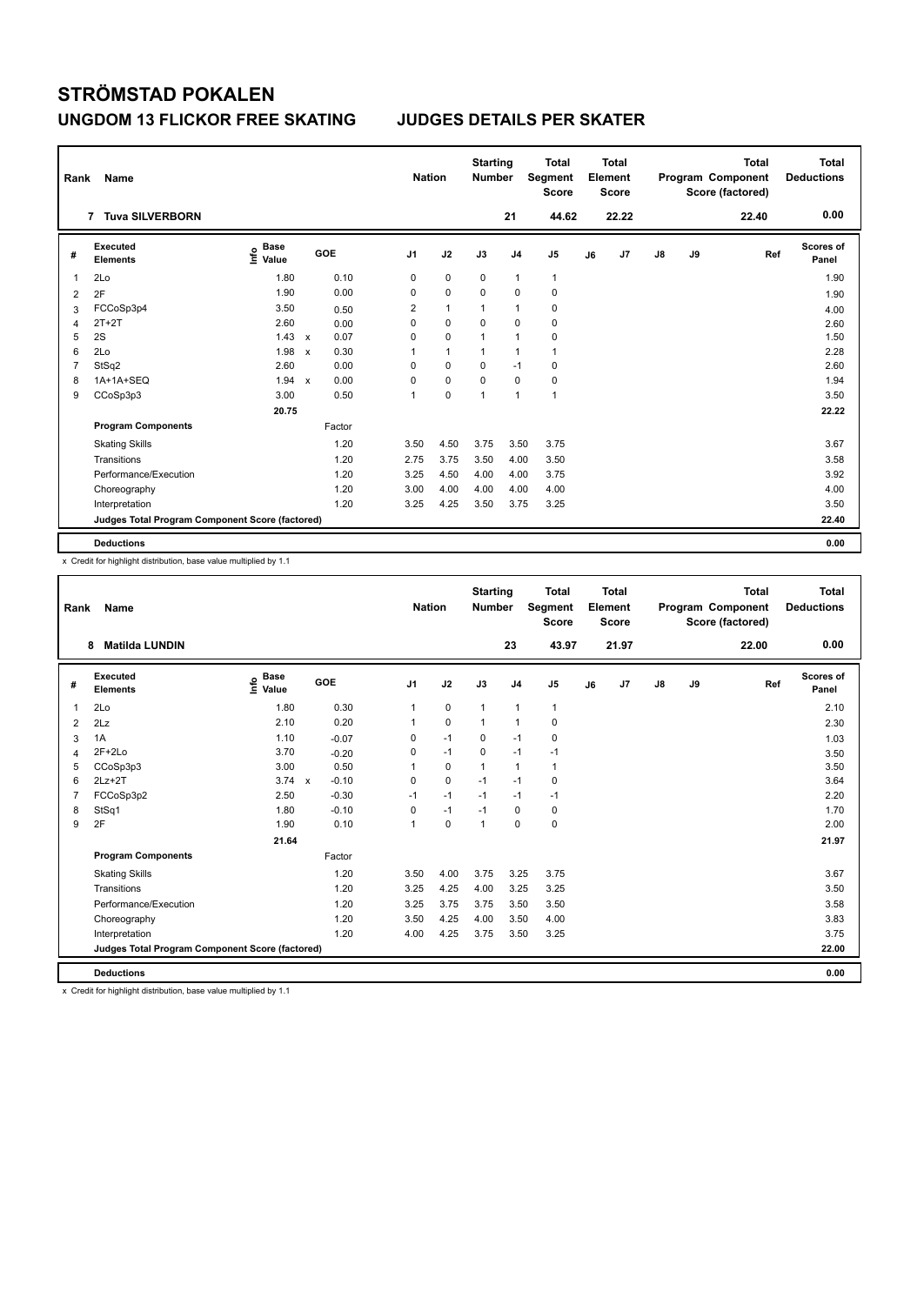| Rank | Name                                            |                                  |                                      | <b>Nation</b>  |             | <b>Starting</b><br><b>Number</b> |                | <b>Total</b><br>Segment<br><b>Score</b> | Element | <b>Total</b><br><b>Score</b> |    |    | <b>Total</b><br>Program Component<br>Score (factored) | Total<br><b>Deductions</b> |
|------|-------------------------------------------------|----------------------------------|--------------------------------------|----------------|-------------|----------------------------------|----------------|-----------------------------------------|---------|------------------------------|----|----|-------------------------------------------------------|----------------------------|
|      | <b>Wilma BROVALL</b><br>9                       |                                  |                                      |                |             |                                  | 14             | 43.51                                   |         | 25.91 B                      |    |    | 18.60                                                 | 1.00                       |
| #    | Executed<br><b>Elements</b>                     | <b>Base</b><br>١nf٥<br>Value     | GOE                                  | J <sub>1</sub> | J2          | J3                               | J <sub>4</sub> | J <sub>5</sub>                          | J6      | J7                           | J8 | J9 | Ref                                                   | Scores of<br>Panel         |
| 1    | $2A < +2T$                                      | 3.60<br>$\overline{\phantom{0}}$ | $-1.00$                              | $-2$           | $-2$        | $-2$                             | $-3$           | $-2$                                    |         |                              |    |    |                                                       | 2.60                       |
| 2    | 2Lz                                             | 2.10                             | $-0.20$                              | $-1$           | $-1$        | $\mathbf{1}$                     | $-1$           | 0                                       |         |                              |    |    |                                                       | 1.90                       |
| 3    | 2A                                              | 3.30                             | 0.00                                 | 0              | 0           | $\Omega$                         | 0              | 0                                       |         |                              |    |    |                                                       | 3.30                       |
| 4    | CCoSp3p3                                        | 3.00                             | $-0.10$                              | 0              | $\mathbf 0$ | $-1$                             | 0              | $-1$                                    |         |                              |    |    |                                                       | 2.90                       |
| 5    | 2Lo+1A+SEQ                                      | 2.55                             | 0.00<br>X                            | 0              | $\mathbf 0$ | $\mathbf 0$                      | $\overline{1}$ | $\pmb{0}$                               |         |                              |    |    |                                                       | 2.55                       |
| 6    | 2Lz                                             | 2.31                             | $-0.60$<br>$\boldsymbol{\mathsf{x}}$ | $-2$           | $-2$        | $-2$                             | $-2$           | $-2$                                    |         |                              |    |    |                                                       | 1.71                       |
| 7    | 2Lo                                             | 1.98                             | 0.00<br>$\boldsymbol{\mathsf{x}}$    | 1              | $\Omega$    | 0                                | $\mathbf 0$    | $\mathbf 0$                             |         |                              |    |    |                                                       | 1.98                       |
| 8    | StSq2                                           | 2.60                             | $-0.33$                              | 0              | $-1$        | $\mathbf 0$                      | $-1$           | $-1$                                    |         |                              |    |    |                                                       | 2.27                       |
| 9    | FCCoSp3p3                                       | 3.00                             | $-0.30$                              | $-1$           | $-1$        | $-2$                             | $-1$           | 0                                       |         |                              |    |    |                                                       | 2.70                       |
|      |                                                 | 24.44                            |                                      |                |             |                                  |                |                                         |         |                              |    |    |                                                       | 25.91                      |
|      | <b>Program Components</b>                       |                                  | Factor                               |                |             |                                  |                |                                         |         |                              |    |    |                                                       |                            |
|      | <b>Skating Skills</b>                           |                                  | 1.20                                 | 3.25           | 3.50        | 3.75                             | 3.25           | 3.25                                    |         |                              |    |    |                                                       | 3.33                       |
|      | Transitions                                     |                                  | 1.20                                 | 2.75           | 3.50        | 2.75                             | 3.25           | 3.00                                    |         |                              |    |    |                                                       | 3.00                       |
|      | Performance/Execution                           |                                  | 1.20                                 | 3.00           | 3.25        | 3.50                             | 2.75           | 3.00                                    |         |                              |    |    |                                                       | 3.08                       |
|      | Choreography                                    |                                  | 1.20                                 | 2.75           | 3.25        | 3.25                             | 3.00           | 3.25                                    |         |                              |    |    |                                                       | 3.17                       |
|      | Interpretation                                  |                                  | 1.20                                 | 2.75           | 3.00        | 3.00                             | 2.75           | 3.00                                    |         |                              |    |    |                                                       | 2.92                       |
|      | Judges Total Program Component Score (factored) |                                  |                                      |                |             |                                  |                |                                         |         |                              |    |    |                                                       | 18.60                      |
|      | <b>Deductions</b>                               | Time violation:                  | $-1.00$                              |                |             |                                  |                |                                         |         |                              |    |    |                                                       | $-1.00$                    |

< Under-rotated jump x Credit for highlight distribution, base value multiplied by 1.1

| Rank           | Name                                            |         |                      |                           |         | <b>Nation</b>  |              | <b>Starting</b><br><b>Number</b> |                | <b>Total</b><br>Segment<br><b>Score</b> |    | <b>Total</b><br>Element<br><b>Score</b> |               |    | <b>Total</b><br>Program Component<br>Score (factored) | <b>Total</b><br><b>Deductions</b> |
|----------------|-------------------------------------------------|---------|----------------------|---------------------------|---------|----------------|--------------|----------------------------------|----------------|-----------------------------------------|----|-----------------------------------------|---------------|----|-------------------------------------------------------|-----------------------------------|
|                | <b>Wilma LIND</b><br>10                         |         |                      |                           |         |                |              |                                  | 20             | 42.49                                   |    | 22.49                                   |               |    | 22.00                                                 | 2.00                              |
| #              | <b>Executed</b><br><b>Elements</b>              | lnfo    | <b>Base</b><br>Value |                           | GOE     | J <sub>1</sub> | J2           | J3                               | J <sub>4</sub> | J <sub>5</sub>                          | J6 | J <sub>7</sub>                          | $\mathsf{J}8$ | J9 | Ref                                                   | <b>Scores of</b><br>Panel         |
| 1              | 2A<<                                            | <<      | 1.10                 |                           | $-0.60$ | -3             | $-3$         | $-3$                             | $-3$           | $-3$                                    |    |                                         |               |    |                                                       | 0.50                              |
| 2              | 2Lz                                             |         | 2.10                 |                           | 0.00    | $\Omega$       | $\mathbf 0$  | $\Omega$                         | $\mathbf 0$    | 0                                       |    |                                         |               |    |                                                       | 2.10                              |
| 3              | 2F                                              |         | 1.90                 |                           | 0.20    | 0              | $\mathbf{1}$ | $\mathbf{1}$                     | $\mathbf{1}$   | 0                                       |    |                                         |               |    |                                                       | 2.10                              |
| $\overline{4}$ | FCCoSp3p4                                       |         | 3.50                 |                           | 0.33    |                | $\mathbf{1}$ | $\mathbf 0$                      | $\mathbf{1}$   | $\mathbf 0$                             |    |                                         |               |    |                                                       | 3.83                              |
| 5              | $2Lz + 2T$                                      |         | $3.74 \times$        |                           | 0.00    | $\Omega$       | $\mathbf 0$  | $\Omega$                         | $\mathbf 0$    | $\mathbf 0$                             |    |                                         |               |    |                                                       | 3.74                              |
| 6              | 2F<                                             | $\prec$ | 1.54                 | $\boldsymbol{\mathsf{x}}$ | $-0.90$ | $-3$           | $-3$         | $-3$                             | $-3$           | $-3$                                    |    |                                         |               |    |                                                       | 0.64                              |
| $\overline{7}$ | CCoSp3p3                                        |         | 3.00                 |                           | 0.50    |                | $\mathbf{1}$ | $\mathbf{1}$                     | $\mathbf{1}$   | $\mathbf{1}$                            |    |                                         |               |    |                                                       | 3.50                              |
| 8              | StSq3                                           |         | 3.30                 |                           | 0.17    |                | $\mathbf{1}$ | $\Omega$                         | $\mathbf 0$    | $\mathbf 0$                             |    |                                         |               |    |                                                       | 3.47                              |
| 9              | $2Lo+2T$                                        |         | 3.41                 | $\mathsf{x}$              | $-0.80$ | -3             | $-2$         | $-2$                             | $-3$           | $-3$                                    |    |                                         |               |    |                                                       | 2.61                              |
|                |                                                 |         | 23.59                |                           |         |                |              |                                  |                |                                         |    |                                         |               |    |                                                       | 22.49                             |
|                | <b>Program Components</b>                       |         |                      |                           | Factor  |                |              |                                  |                |                                         |    |                                         |               |    |                                                       |                                   |
|                | <b>Skating Skills</b>                           |         |                      |                           | 1.20    | 3.50           | 4.75         | 4.00                             | 3.50           | 3.50                                    |    |                                         |               |    |                                                       | 3.67                              |
|                | Transitions                                     |         |                      |                           | 1.20    | 3.25           | 4.50         | 3.75                             | 3.75           | 3.25                                    |    |                                         |               |    |                                                       | 3.58                              |
|                | Performance/Execution                           |         |                      |                           | 1.20    | 3.50           | 4.75         | 3.75                             | 3.50           | 3.50                                    |    |                                         |               |    |                                                       | 3.58                              |
|                | Choreography                                    |         |                      |                           | 1.20    | 3.25           | 4.50         | 4.00                             | 3.75           | 3.75                                    |    |                                         |               |    |                                                       | 3.83                              |
|                | Interpretation                                  |         |                      |                           | 1.20    | 3.50           | 4.50         | 3.75                             | 3.75           | 3.25                                    |    |                                         |               |    |                                                       | 3.67                              |
|                | Judges Total Program Component Score (factored) |         |                      |                           |         |                |              |                                  |                |                                         |    |                                         |               |    |                                                       | 22.00                             |
|                | <b>Deductions</b>                               |         |                      | Falls:                    | $-2.00$ |                |              |                                  |                |                                         |    |                                         |               |    |                                                       | $-2.00$                           |

< Under-rotated jump << Downgraded jump x Credit for highlight distribution, base value multiplied by 1.1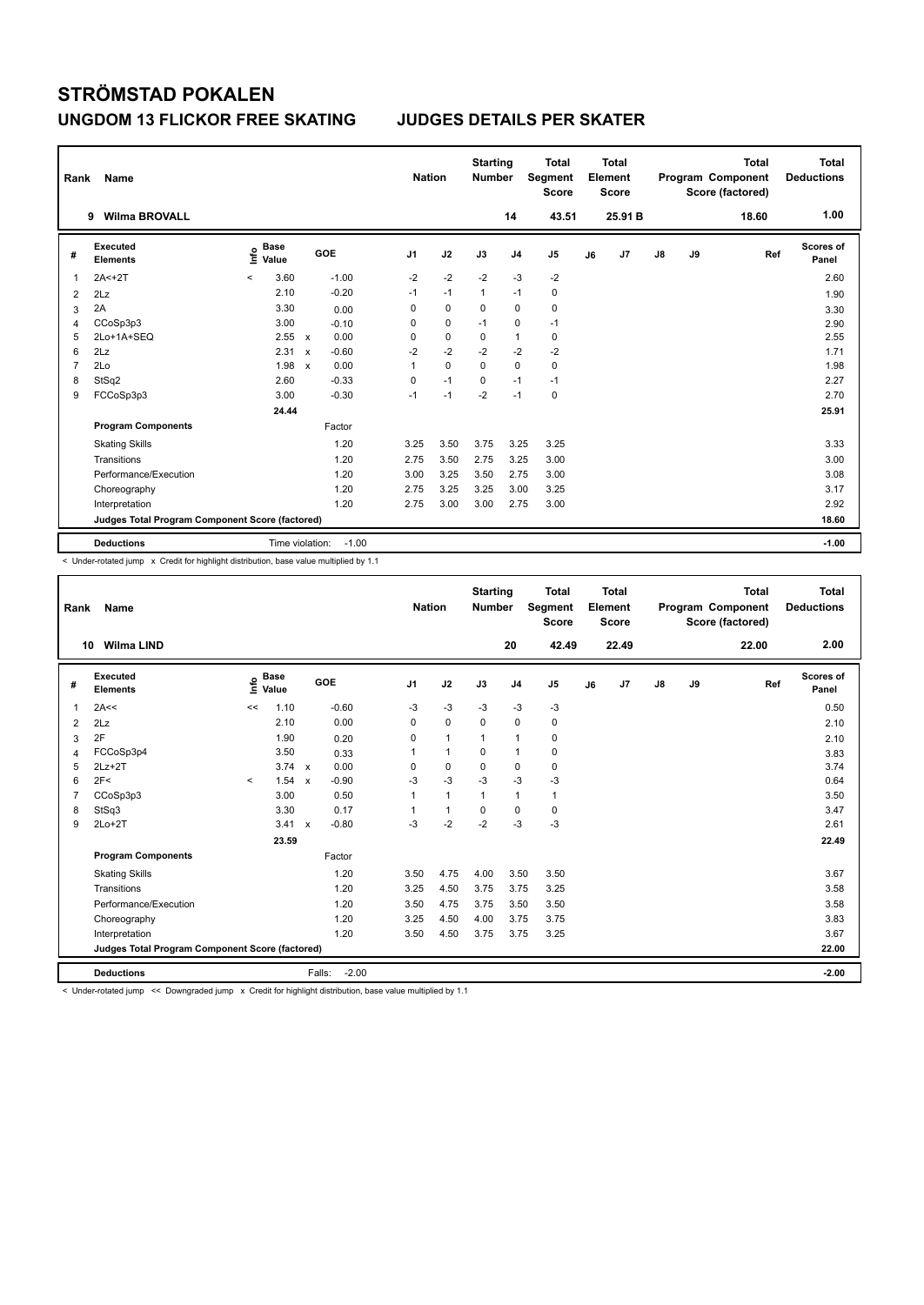| Rank           | Name                                            |   |                                  |                           |         |                | <b>Nation</b> | <b>Starting</b><br><b>Number</b> |                | Total<br>Segment<br><b>Score</b> |    | <b>Total</b><br>Element<br><b>Score</b> |               |    | <b>Total</b><br>Program Component<br>Score (factored) | <b>Total</b><br><b>Deductions</b> |
|----------------|-------------------------------------------------|---|----------------------------------|---------------------------|---------|----------------|---------------|----------------------------------|----------------|----------------------------------|----|-----------------------------------------|---------------|----|-------------------------------------------------------|-----------------------------------|
|                | <b>Johanna KRAAMER</b><br>11                    |   |                                  |                           |         |                |               |                                  | 18             | 41.90                            |    | 21.50                                   |               |    | 20.40                                                 | 0.00                              |
| #              | Executed<br><b>Elements</b>                     |   | <b>Base</b><br>e Base<br>⊆ Value |                           | GOE     | J <sub>1</sub> | J2            | J3                               | J <sub>4</sub> | J5                               | J6 | J7                                      | $\mathsf{J}8$ | J9 | Ref                                                   | Scores of<br>Panel                |
| 1              | $2Lz+2T$                                        |   | 3.40                             |                           | 0.00    | 1              | 0             | 0                                | 0              | 0                                |    |                                         |               |    |                                                       | 3.40                              |
| 2              | 2Fe                                             | e | 1.40                             |                           | $-0.60$ | $-2$           | $-2$          | $-2$                             | $-2$           | $-2$                             |    |                                         |               |    |                                                       | 0.80                              |
| 3              | FCCoSp3p4                                       |   | 3.50                             |                           | $-0.30$ | $-1$           | $-1$          | 0                                | $-2$           | $-1$                             |    |                                         |               |    |                                                       | 3.20                              |
| 4              | $2F+2T$                                         |   | 3.20                             |                           | 0.00    | 0              | $\mathbf 0$   | 0                                | $\mathbf 0$    | 0                                |    |                                         |               |    |                                                       | 3.20                              |
| 5              | 2Lo                                             |   | 1.98                             | $\boldsymbol{\mathsf{x}}$ | 0.00    | 0              | $\mathbf 0$   | 1                                | 0              | $\pmb{0}$                        |    |                                         |               |    |                                                       | 1.98                              |
| 6              | 1A                                              |   | 1.21                             | $\boldsymbol{\mathsf{x}}$ | 0.00    | 1              | 0             | 0                                | $\pmb{0}$      | 0                                |    |                                         |               |    |                                                       | 1.21                              |
| $\overline{7}$ | StSq2                                           |   | 2.60                             |                           | 0.00    | 0              | $\Omega$      | 0                                | 0              | 0                                |    |                                         |               |    |                                                       | 2.60                              |
| 8              | 2Lz                                             |   | 2.31                             | $\boldsymbol{\mathsf{x}}$ | 0.00    | 1              | $\mathbf 0$   | 0                                | 0              | 0                                |    |                                         |               |    |                                                       | 2.31                              |
| 9              | CCoSp3p3                                        |   | 3.00                             |                           | $-0.20$ | 0              | $-1$          | $-2$                             | 0              | $-1$                             |    |                                         |               |    |                                                       | 2.80                              |
|                |                                                 |   | 22.60                            |                           |         |                |               |                                  |                |                                  |    |                                         |               |    |                                                       | 21.50                             |
|                | <b>Program Components</b>                       |   |                                  |                           | Factor  |                |               |                                  |                |                                  |    |                                         |               |    |                                                       |                                   |
|                | <b>Skating Skills</b>                           |   |                                  |                           | 1.20    | 3.50           | 4.00          | 3.50                             | 3.50           | 3.25                             |    |                                         |               |    |                                                       | 3.50                              |
|                | Transitions                                     |   |                                  |                           | 1.20    | 3.25           | 3.75          | 3.50                             | 3.50           | 3.25                             |    |                                         |               |    |                                                       | 3.42                              |
|                | Performance/Execution                           |   |                                  |                           | 1.20    | 3.25           | 3.75          | 3.75                             | 3.50           | 3.00                             |    |                                         |               |    |                                                       | 3.50                              |
|                | Choreography                                    |   |                                  |                           | 1.20    | 3.00           | 4.25          | 3.50                             | 3.50           | 3.50                             |    |                                         |               |    |                                                       | 3.50                              |
|                | Interpretation                                  |   |                                  |                           | 1.20    | 3.00           | 3.75          | 3.00                             | 3.25           | 2.75                             |    |                                         |               |    |                                                       | 3.08                              |
|                | Judges Total Program Component Score (factored) |   |                                  |                           |         |                |               |                                  |                |                                  |    |                                         |               |    |                                                       | 20.40                             |
|                | <b>Deductions</b>                               |   |                                  |                           |         |                |               |                                  |                |                                  |    |                                         |               |    |                                                       | 0.00                              |

x Credit for highlight distribution, base value multiplied by 1.1 e Wrong edge

| Rank           | <b>Name</b>                                     |                                  |                           |         |                | <b>Nation</b>        | <b>Starting</b><br><b>Number</b> |                | <b>Total</b><br>Segment<br><b>Score</b> |    | Total<br>Element<br><b>Score</b> |            |    | <b>Total</b><br>Program Component<br>Score (factored) | <b>Total</b><br><b>Deductions</b> |
|----------------|-------------------------------------------------|----------------------------------|---------------------------|---------|----------------|----------------------|----------------------------------|----------------|-----------------------------------------|----|----------------------------------|------------|----|-------------------------------------------------------|-----------------------------------|
|                | <b>Leia LANNESKOG</b><br>12                     |                                  |                           |         |                |                      |                                  | 16             | 40.77                                   |    | 21.67                            |            |    | 19.10                                                 | 0.00                              |
| #              | Executed<br><b>Elements</b>                     | <b>Base</b><br>e Base<br>⊆ Value |                           | GOE     | J <sub>1</sub> | J2                   | J3                               | J <sub>4</sub> | J <sub>5</sub>                          | J6 | J7                               | ${\sf J8}$ | J9 | Ref                                                   | <b>Scores of</b><br>Panel         |
| $\mathbf{1}$   | CCoSp3p3                                        | 3.00                             |                           | $-0.20$ | 0              | $-1$                 | $-2$                             | $\mathbf 0$    | $-1$                                    |    |                                  |            |    |                                                       | 2.80                              |
| 2              | $2Lz+2T$                                        | 3.40                             |                           | $-0.20$ | 0              | $-1$                 | 0                                | $-1$           | $-1$                                    |    |                                  |            |    |                                                       | 3.20                              |
| 3              | StSq2                                           | 2.60                             |                           | 0.17    | 0              | $\mathbf{1}$         | $\mathbf{1}$                     | $\mathbf 0$    | $\mathbf 0$                             |    |                                  |            |    |                                                       | 2.77                              |
| 4              | 2Lo+2Lo                                         | 3.96                             | $\mathsf{x}$              | 0.00    | 0              | $\mathbf 0$          | $\mathbf{1}$                     | $\mathbf 0$    | $\mathbf 0$                             |    |                                  |            |    |                                                       | 3.96                              |
| 5              | 1A                                              | 1.21                             | $\boldsymbol{\mathsf{x}}$ | 0.00    | 0              | $\mathbf 0$          | $\mathbf{1}$                     | $\mathbf 0$    | 0                                       |    |                                  |            |    |                                                       | 1.21                              |
| 6              | 2Lz                                             | 2.31                             | $\mathbf{x}$              | $-0.60$ | $-2$           | $-2$                 | $-3$                             | $-2$           | $-2$                                    |    |                                  |            |    |                                                       | 1.71                              |
| $\overline{7}$ | 2F                                              | 2.09                             | $\mathbf{x}$              | 0.20    | $\mathbf{1}$   | $\mathbf 0$          | $\mathbf{1}$                     | $\mathbf{1}$   | $\mathbf 0$                             |    |                                  |            |    |                                                       | 2.29                              |
| 8              | FSSp2                                           | 2.30                             |                           | 0.00    | 0              | $\mathbf 0$          | $-2$                             | $\mathbf{1}$   | $\mathbf 0$                             |    |                                  |            |    |                                                       | 2.30                              |
| 9              | 2T                                              | 1.43                             | $\boldsymbol{\mathsf{x}}$ | 0.00    | $\Omega$       | $\blacktriangleleft$ | $\Omega$                         | $\Omega$       | $\mathbf 0$                             |    |                                  |            |    |                                                       | 1.43                              |
|                |                                                 | 22.30                            |                           |         |                |                      |                                  |                |                                         |    |                                  |            |    |                                                       | 21.67                             |
|                | <b>Program Components</b>                       |                                  |                           | Factor  |                |                      |                                  |                |                                         |    |                                  |            |    |                                                       |                                   |
|                | <b>Skating Skills</b>                           |                                  |                           | 1.20    | 3.50           | 3.50                 | 3.50                             | 3.50           | 3.25                                    |    |                                  |            |    |                                                       | 3.50                              |
|                | Transitions                                     |                                  |                           | 1.20    | 2.75           | 3.50                 | 3.50                             | 2.75           | 2.75                                    |    |                                  |            |    |                                                       | 3.00                              |
|                | Performance/Execution                           |                                  |                           | 1.20    | 3.25           | 3.25                 | 3.75                             | 3.00           | 3.00                                    |    |                                  |            |    |                                                       | 3.17                              |
|                | Choreography                                    |                                  |                           | 1.20    | 3.00           | 3.75                 | 3.50                             | 2.75           | 3.25                                    |    |                                  |            |    |                                                       | 3.25                              |
|                | Interpretation                                  |                                  |                           | 1.20    | 3.00           | 3.75                 | 3.25                             | 2.50           | 2.75                                    |    |                                  |            |    |                                                       | 3.00                              |
|                | Judges Total Program Component Score (factored) |                                  |                           |         |                |                      |                                  |                |                                         |    |                                  |            |    |                                                       | 19.10                             |
|                | <b>Deductions</b>                               |                                  |                           |         |                |                      |                                  |                |                                         |    |                                  |            |    |                                                       | 0.00                              |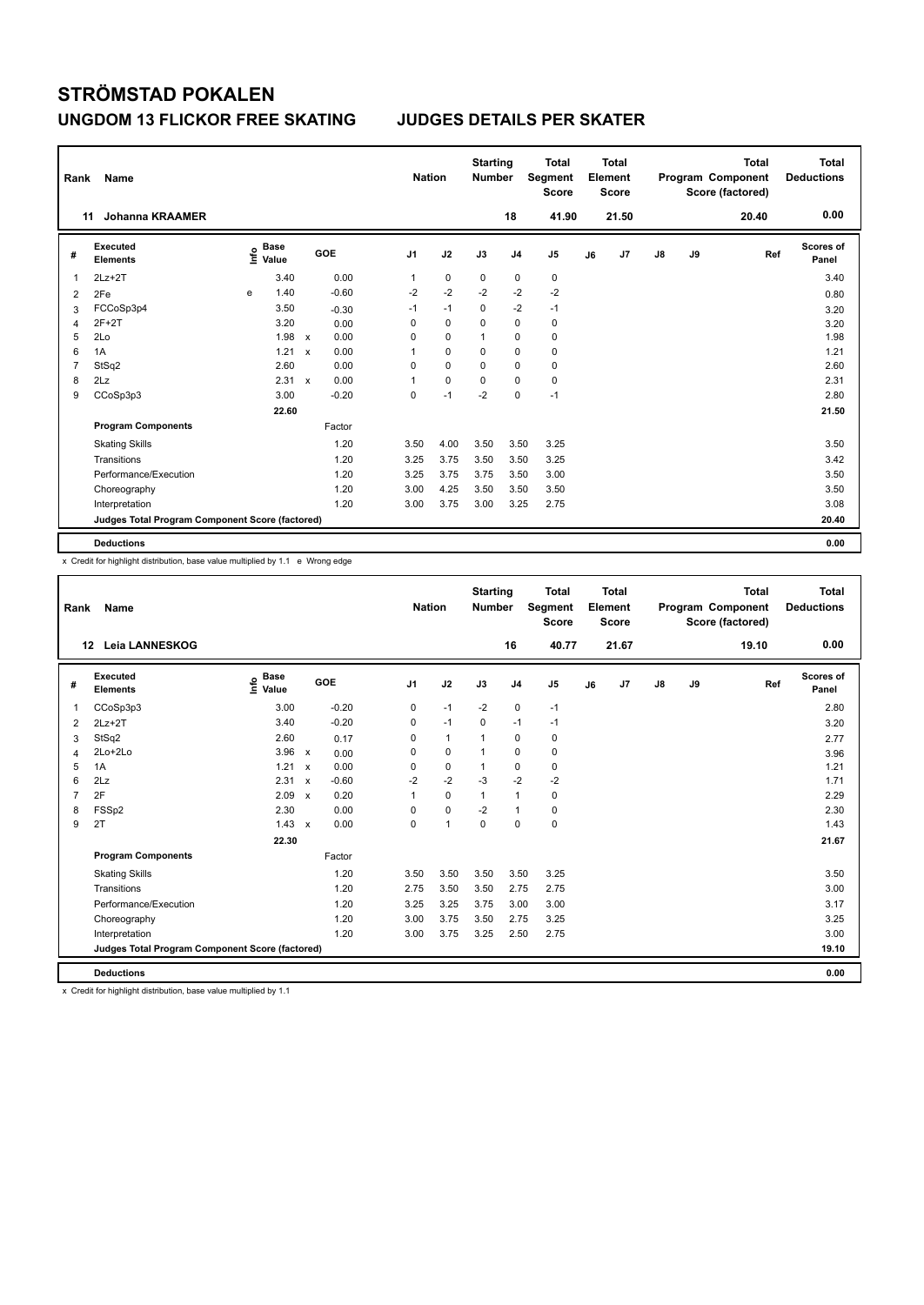| Rank | Name                                            |   |                                  |              |         |                | <b>Nation</b> |              | <b>Starting</b><br><b>Number</b> |                | <b>Total</b><br>Segment<br><b>Score</b> |    | <b>Total</b><br>Element<br><b>Score</b> |    |    | <b>Total</b><br>Program Component<br>Score (factored) | <b>Total</b><br><b>Deductions</b> |
|------|-------------------------------------------------|---|----------------------------------|--------------|---------|----------------|---------------|--------------|----------------------------------|----------------|-----------------------------------------|----|-----------------------------------------|----|----|-------------------------------------------------------|-----------------------------------|
|      | <b>Miranda NICOLOSI</b><br>13                   |   |                                  |              |         |                |               |              |                                  | 17             | 40.28                                   |    | 19.98                                   |    |    | 20.30                                                 | 0.00                              |
| #    | <b>Executed</b><br><b>Elements</b>              |   | <b>Base</b><br>e Base<br>⊆ Value |              | GOE     | J <sub>1</sub> |               | J2           | J3                               | J <sub>4</sub> | J <sub>5</sub>                          | J6 | J7                                      | J8 | J9 | Ref                                                   | <b>Scores of</b><br>Panel         |
| 1    | $2F+2T$                                         |   | 3.20                             |              | $-0.10$ | 0              |               | 0            | 0                                | $-1$           | $-1$                                    |    |                                         |    |    |                                                       | 3.10                              |
| 2    | 2Lo                                             |   | 1.80                             |              | 0.10    | 0              |               | 1            | 1                                | 0              | 0                                       |    |                                         |    |    |                                                       | 1.90                              |
| 3    | 2Lo                                             |   | 1.80                             |              | 0.00    | 0              |               | $\mathbf 0$  | 0                                | 0              | 0                                       |    |                                         |    |    |                                                       | 1.80                              |
| 4    | FCCoSp3p3                                       |   | 3.00                             |              | 0.00    | 1              |               | $\mathbf 0$  | 0                                | 0              | 0                                       |    |                                         |    |    |                                                       | 3.00                              |
| 5    | 1A                                              |   | 1.21 x                           |              | 0.00    | 0              |               | $\mathbf 0$  | $\Omega$                         | 0              | 0                                       |    |                                         |    |    |                                                       | 1.21                              |
| 6    | 2F                                              |   | 2.09                             | $\mathsf{x}$ | 0.10    | 1              |               | $\mathbf{1}$ | $\mathbf 0$                      | $\mathbf 0$    | $\pmb{0}$                               |    |                                         |    |    |                                                       | 2.19                              |
| 7    | StSq1                                           |   | 1.80                             |              | 0.00    | 0              |               | $\mathbf{1}$ | 0                                | 0              | 0                                       |    |                                         |    |    |                                                       | 1.80                              |
| 8    | $2Lze+2T$                                       | e | 3.08                             | $\mathsf{x}$ | $-0.60$ | $-2$           |               | $-2$         | $-2$                             | $-2$           | $-1$                                    |    |                                         |    |    |                                                       | 2.48                              |
| 9    | CCoSp3p2                                        |   | 2.50                             |              | 0.00    | 0              |               | $\mathbf 0$  | $\mathbf 0$                      | $-1$           | $\pmb{0}$                               |    |                                         |    |    |                                                       | 2.50                              |
|      |                                                 |   | 20.48                            |              |         |                |               |              |                                  |                |                                         |    |                                         |    |    |                                                       | 19.98                             |
|      | <b>Program Components</b>                       |   |                                  |              | Factor  |                |               |              |                                  |                |                                         |    |                                         |    |    |                                                       |                                   |
|      | <b>Skating Skills</b>                           |   |                                  |              | 1.20    | 3.25           |               | 4.25         | 3.75                             | 3.50           | 3.25                                    |    |                                         |    |    |                                                       | 3.50                              |
|      | Transitions                                     |   |                                  |              | 1.20    | 2.75           |               | 3.50         | 3.50                             | 3.25           | 3.00                                    |    |                                         |    |    |                                                       | 3.25                              |
|      | Performance/Execution                           |   |                                  |              | 1.20    | 3.00           |               | 3.75         | 4.00                             | 3.25           | 3.25                                    |    |                                         |    |    |                                                       | 3.42                              |
|      | Choreography                                    |   |                                  |              | 1.20    | 2.75           |               | 4.25         | 4.00                             | 3.25           | 3.25                                    |    |                                         |    |    |                                                       | 3.50                              |
|      | Interpretation                                  |   |                                  |              | 1.20    | 2.75           |               | 4.00         | 3.75                             | 3.00           | 3.00                                    |    |                                         |    |    |                                                       | 3.25                              |
|      | Judges Total Program Component Score (factored) |   |                                  |              |         |                |               |              |                                  |                |                                         |    |                                         |    |    |                                                       | 20.30                             |
|      | <b>Deductions</b>                               |   |                                  |              |         |                |               |              |                                  |                |                                         |    |                                         |    |    |                                                       | 0.00                              |

x Credit for highlight distribution, base value multiplied by 1.1 e Wrong edge

| Rank           | Name                                            |                              |                           |         |                | <b>Nation</b> |              | <b>Starting</b><br><b>Number</b> |                | <b>Total</b><br>Segment<br><b>Score</b> |    | <b>Total</b><br>Element<br><b>Score</b> |               |    | <b>Total</b><br>Program Component<br>Score (factored) | <b>Total</b><br><b>Deductions</b> |
|----------------|-------------------------------------------------|------------------------------|---------------------------|---------|----------------|---------------|--------------|----------------------------------|----------------|-----------------------------------------|----|-----------------------------------------|---------------|----|-------------------------------------------------------|-----------------------------------|
|                | <b>Julia INGERSLEV</b><br>14                    |                              |                           |         |                |               |              |                                  | 4              | 40.19                                   |    | 22.29                                   |               |    | 17.90                                                 | 0.00                              |
| #              | Executed<br><b>Elements</b>                     | <b>Base</b><br>١nfo<br>Value |                           | GOE     | J <sub>1</sub> |               | J2           | J3                               | J <sub>4</sub> | J <sub>5</sub>                          | J6 | J7                                      | $\mathsf{J}8$ | J9 | Ref                                                   | <b>Scores of</b><br>Panel         |
| 1              | FCCoSp3p4                                       | 3.50                         |                           | $-0.03$ |                | $-1$          | $-1$         | $\mathbf{1}$                     | $-1$           | $\mathbf{1}$                            |    |                                         |               |    |                                                       | 3.47                              |
| $\overline{2}$ | 2Lo                                             | 1.80                         |                           | 0.00    |                | 0             | 0            | $-1$                             | $\mathbf 0$    | 0                                       |    |                                         |               |    |                                                       | 1.80                              |
| 3              | $2S+2T$                                         | 2.60                         |                           | 0.00    |                | 0             | $\mathbf 0$  | 0                                | $\mathbf 0$    | 0                                       |    |                                         |               |    |                                                       | 2.60                              |
| 4              | 1A                                              | 1.10                         |                           | 0.13    | 1              |               | $\mathbf{1}$ | 1                                | $\mathbf 0$    | $\mathbf 0$                             |    |                                         |               |    |                                                       | 1.23                              |
| 5              | StSq2                                           | 2.60                         |                           | 0.00    |                | $\Omega$      | $\mathbf{1}$ | $-1$                             | $\mathbf 0$    | $\mathbf 0$                             |    |                                         |               |    |                                                       | 2.60                              |
| 6              | $2F+2Lo$                                        | 4.07                         | $\mathsf{x}$              | $-0.30$ | $-1$           |               | $-1$         | $-1$                             | $-2$           | $-1$                                    |    |                                         |               |    |                                                       | 3.77                              |
| $\overline{7}$ | CCoSp3p4                                        | 3.50                         |                           | $-0.20$ |                | 0             | $-1$         | 0                                | $-1$           | $-1$                                    |    |                                         |               |    |                                                       | 3.30                              |
| 8              | 2F                                              | 2.09                         | $\boldsymbol{\mathsf{x}}$ | 0.00    |                | 0             | $\mathbf 0$  | 0                                | $\mathbf 0$    | 0                                       |    |                                         |               |    |                                                       | 2.09                              |
| 9              | 2T                                              | 1.43                         | $\boldsymbol{\mathsf{x}}$ | 0.00    |                | 0             | $\mathbf 0$  | $\overline{1}$                   | $\Omega$       | $\mathbf 0$                             |    |                                         |               |    |                                                       | 1.43                              |
|                |                                                 | 22.69                        |                           |         |                |               |              |                                  |                |                                         |    |                                         |               |    |                                                       | 22.29                             |
|                | <b>Program Components</b>                       |                              |                           | Factor  |                |               |              |                                  |                |                                         |    |                                         |               |    |                                                       |                                   |
|                | <b>Skating Skills</b>                           |                              |                           | 1.20    |                | 3.25          | 3.50         | 3.25                             | 3.00           | 3.25                                    |    |                                         |               |    |                                                       | 3.25                              |
|                | Transitions                                     |                              |                           | 1.20    |                | 2.50          | 3.25         | 2.75                             | 3.00           | 3.00                                    |    |                                         |               |    |                                                       | 2.92                              |
|                | Performance/Execution                           |                              |                           | 1.20    |                | 3.00          | 3.50         | 3.00                             | 2.75           | 3.00                                    |    |                                         |               |    |                                                       | 3.00                              |
|                | Choreography                                    |                              |                           | 1.20    |                | 2.75          | 3.25         | 2.75                             | 2.75           | 3.25                                    |    |                                         |               |    |                                                       | 2.92                              |
|                | Interpretation                                  |                              |                           | 1.20    |                | 2.75          | 3.00         | 3.00                             | 2.50           | 2.75                                    |    |                                         |               |    |                                                       | 2.83                              |
|                | Judges Total Program Component Score (factored) |                              |                           |         |                |               |              |                                  |                |                                         |    |                                         |               |    |                                                       | 17.90                             |
|                | <b>Deductions</b>                               |                              |                           |         |                |               |              |                                  |                |                                         |    |                                         |               |    |                                                       | 0.00                              |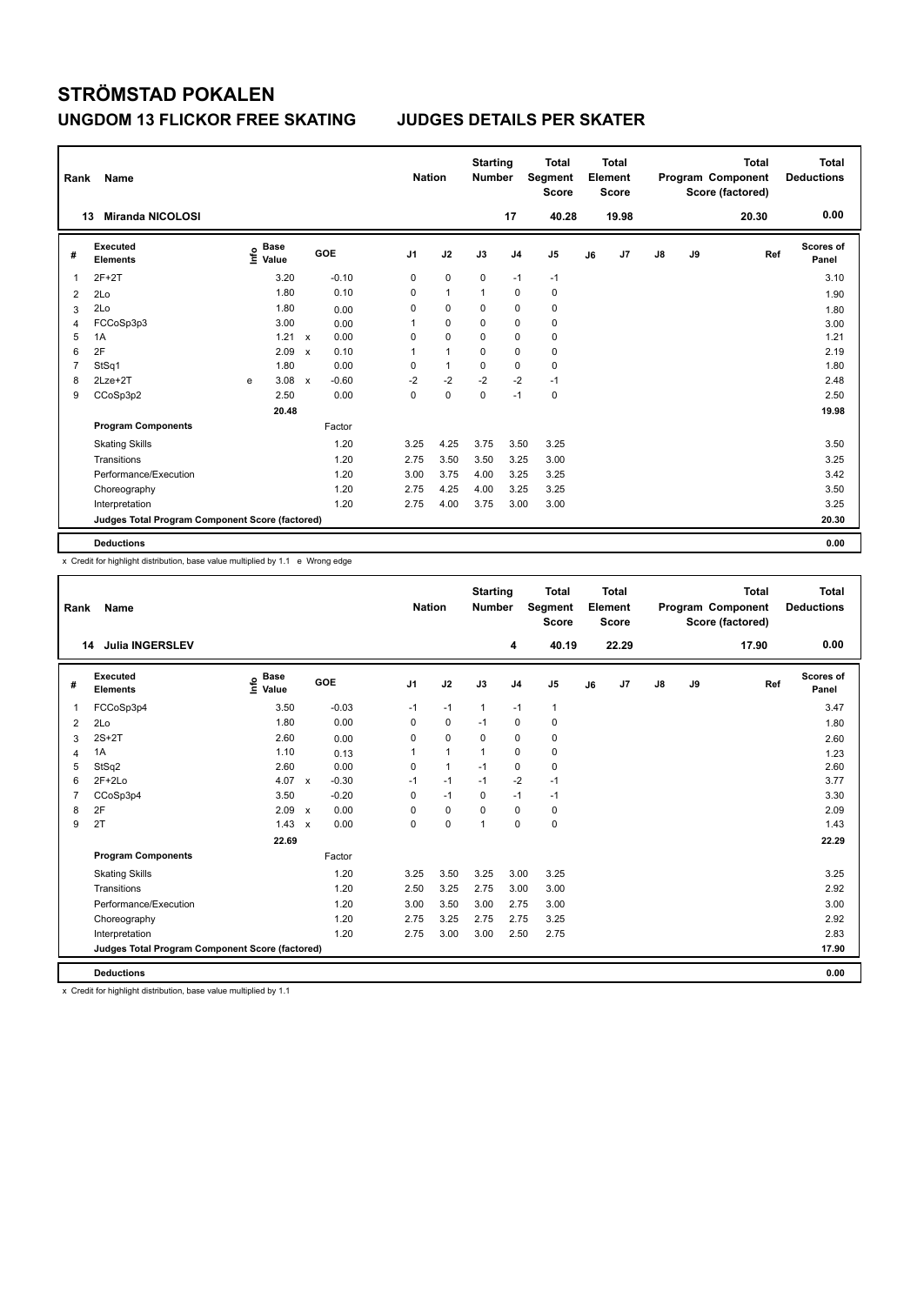| Rank | Name                                            |                                  |              |         |                | <b>Nation</b> | <b>Starting</b><br>Number |                | <b>Total</b><br>Segment<br><b>Score</b> |    | <b>Total</b><br>Element<br><b>Score</b> |    |    | <b>Total</b><br>Program Component<br>Score (factored) | <b>Total</b><br><b>Deductions</b> |
|------|-------------------------------------------------|----------------------------------|--------------|---------|----------------|---------------|---------------------------|----------------|-----------------------------------------|----|-----------------------------------------|----|----|-------------------------------------------------------|-----------------------------------|
|      | <b>Emma ANDERSSON</b><br>15                     |                                  |              |         |                |               |                           | 22             | 39.76                                   |    | 20.06                                   |    |    | 19.70                                                 | 0.00                              |
| #    | <b>Executed</b><br><b>Elements</b>              | <b>Base</b><br>e Base<br>⊆ Value |              | GOE     | J <sub>1</sub> | J2            | J3                        | J <sub>4</sub> | J <sub>5</sub>                          | J6 | J7                                      | J8 | J9 | Ref                                                   | <b>Scores of</b><br>Panel         |
| 1    | 2Lz+1Lo                                         | 2.60                             |              | $-0.20$ | $-1$           | $-1$          | $-2$                      | $\mathbf 0$    | $\pmb{0}$                               |    |                                         |    |    |                                                       | 2.40                              |
| 2    | 2F                                              | 1.90                             |              | 0.30    | 1              | $\mathbf 0$   | $\mathbf{1}$              | $\mathbf{1}$   | $\mathbf{1}$                            |    |                                         |    |    |                                                       | 2.20                              |
| 3    | 1A                                              | 1.10                             |              | 0.00    | 0              | $\pmb{0}$     | 1                         | 0              | $\pmb{0}$                               |    |                                         |    |    |                                                       | 1.10                              |
| 4    | FSSp2                                           | 2.30                             |              | 0.17    | 1              | $\mathbf 0$   | 0                         | $\mathbf{1}$   | 0                                       |    |                                         |    |    |                                                       | 2.47                              |
| 5    | 2Lz                                             | 2.31 x                           |              | $-0.20$ | $-1$           | $-1$          | $-2$                      | $\mathbf 0$    | 0                                       |    |                                         |    |    |                                                       | 2.11                              |
| 6    | $2F+1T$                                         | 2.53                             | $\mathsf{x}$ | $-0.10$ | 0              | $\mathbf 0$   | $-1$                      | $-1$           | $\pmb{0}$                               |    |                                         |    |    |                                                       | 2.43                              |
| 7    | 2Lo                                             | 1.98                             | $\mathsf{x}$ | 0.00    | 0              | 0             | 0                         | 0              | 0                                       |    |                                         |    |    |                                                       | 1.98                              |
| 8    | CCoSp3p4                                        | 3.50                             |              | 0.17    | 1              | $\mathbf 0$   | 0                         | 0              | $\mathbf{1}$                            |    |                                         |    |    |                                                       | 3.67                              |
| 9    | StSq1                                           | 1.80                             |              | $-0.10$ | 0              | $-1$          | $-1$                      | $\overline{1}$ | 0                                       |    |                                         |    |    |                                                       | 1.70                              |
|      |                                                 | 20.02                            |              |         |                |               |                           |                |                                         |    |                                         |    |    |                                                       | 20.06                             |
|      | <b>Program Components</b>                       |                                  |              | Factor  |                |               |                           |                |                                         |    |                                         |    |    |                                                       |                                   |
|      | <b>Skating Skills</b>                           |                                  |              | 1.20    | 3.25           | 3.50          | 3.75                      | 4.00           | 3.75                                    |    |                                         |    |    |                                                       | 3.67                              |
|      | Transitions                                     |                                  |              | 1.20    | 2.75           | 3.00          | 2.75                      | 3.50           | 3.25                                    |    |                                         |    |    |                                                       | 3.00                              |
|      | Performance/Execution                           |                                  |              | 1.20    | 3.00           | 3.75          | 3.00                      | 3.50           | 3.50                                    |    |                                         |    |    |                                                       | 3.33                              |
|      | Choreography                                    |                                  |              | 1.20    | 3.00           | 3.50          | 2.75                      | 3.25           | 3.50                                    |    |                                         |    |    |                                                       | 3.25                              |
|      | Interpretation                                  |                                  |              | 1.20    | 3.25           | 4.00          | 2.75                      | 3.25           | 3.00                                    |    |                                         |    |    |                                                       | 3.17                              |
|      | Judges Total Program Component Score (factored) |                                  |              |         |                |               |                           |                |                                         |    |                                         |    |    |                                                       | 19.70                             |
|      | <b>Deductions</b>                               |                                  |              |         |                |               |                           |                |                                         |    |                                         |    |    |                                                       | 0.00                              |

x Credit for highlight distribution, base value multiplied by 1.1

| Rank           | Name                                            |      |                      |              |         |                | <b>Nation</b> | <b>Starting</b><br><b>Number</b> |                | <b>Total</b><br>Segment<br><b>Score</b> |    | Total<br>Element<br><b>Score</b> |               |    | <b>Total</b><br>Program Component<br>Score (factored) | Total<br><b>Deductions</b> |
|----------------|-------------------------------------------------|------|----------------------|--------------|---------|----------------|---------------|----------------------------------|----------------|-----------------------------------------|----|----------------------------------|---------------|----|-------------------------------------------------------|----------------------------|
| 16             | Julia JONSSON-SHIMADA                           |      |                      |              |         |                |               |                                  | 9              | 39.51                                   |    | 21.11                            |               |    | 18.40                                                 | 0.00                       |
| #              | Executed<br><b>Elements</b>                     | ١nf٥ | <b>Base</b><br>Value |              | GOE     | J <sub>1</sub> | J2            | J3                               | J <sub>4</sub> | J <sub>5</sub>                          | J6 | J7                               | $\mathsf{J}8$ | J9 | Ref                                                   | <b>Scores of</b><br>Panel  |
| 1              | 2F                                              |      | 1.90                 |              | 0.20    | 1              | $\mathbf 0$   | $\mathbf{1}$                     | 1              | 0                                       |    |                                  |               |    |                                                       | 2.10                       |
| 2              | 2Lze                                            | e    | 1.50                 |              | $-0.60$ | $-2$           | $-2$          | $-2$                             | $-2$           | $-2$                                    |    |                                  |               |    |                                                       | 0.90                       |
| 3              | CCoSp3p3                                        |      | 3.00                 |              | $-0.10$ | $\mathbf 0$    | $\mathbf 0$   | $\mathbf 0$                      | $-1$           | $-1$                                    |    |                                  |               |    |                                                       | 2.90                       |
| 4              | 1A                                              |      | 1.10                 |              | 0.00    | 0              | $\mathbf 0$   | $\Omega$                         | $\mathbf 0$    | 0                                       |    |                                  |               |    |                                                       | 1.10                       |
| 5              | 2Lo                                             |      | 1.98                 | $\mathbf{x}$ | 0.00    | 0              | $\mathbf 0$   |                                  | $\mathbf 0$    | $\mathbf 0$                             |    |                                  |               |    |                                                       | 1.98                       |
| 6              | FSSp3                                           |      | 2.60                 |              | 0.00    | $\Omega$       | $\Omega$      | $\Omega$                         | $\mathbf 0$    | 0                                       |    |                                  |               |    |                                                       | 2.60                       |
| $\overline{7}$ | $2Lo+2T$                                        |      | 3.41                 | $\mathbf{x}$ | 0.00    | $\Omega$       | $\Omega$      | $\Omega$                         | $\Omega$       | $\mathbf 0$                             |    |                                  |               |    |                                                       | 3.41                       |
| 8              | StSq2                                           |      | 2.60                 |              | 0.00    | $\mathbf 0$    | $\mathbf 0$   | $\mathbf{1}$                     | $\mathbf 0$    | $\mathbf 0$                             |    |                                  |               |    |                                                       | 2.60                       |
| 9              | $2F+2T$                                         |      | $3.52 \times$        |              | 0.00    | 0              | $\mathbf 0$   | $\mathbf 0$                      | $\mathbf 0$    | $\mathbf 0$                             |    |                                  |               |    |                                                       | 3.52                       |
|                |                                                 |      | 21.61                |              |         |                |               |                                  |                |                                         |    |                                  |               |    |                                                       | 21.11                      |
|                | <b>Program Components</b>                       |      |                      |              | Factor  |                |               |                                  |                |                                         |    |                                  |               |    |                                                       |                            |
|                | <b>Skating Skills</b>                           |      |                      |              | 1.20    | 3.25           | 3.50          | 3.50                             | 3.00           | 3.25                                    |    |                                  |               |    |                                                       | 3.33                       |
|                | Transitions                                     |      |                      |              | 1.20    | 2.75           | 3.25          | 2.50                             | 3.00           | 3.00                                    |    |                                  |               |    |                                                       | 2.92                       |
|                | Performance/Execution                           |      |                      |              | 1.20    | 3.25           | 3.75          | 3.50                             | 2.75           | 3.25                                    |    |                                  |               |    |                                                       | 3.33                       |
|                | Choreography                                    |      |                      |              | 1.20    | 2.75           | 3.50          | 2.75                             | 2.75           | 3.25                                    |    |                                  |               |    |                                                       | 2.92                       |
|                | Interpretation                                  |      |                      |              | 1.20    | 2.75           | 3.50          | 2.75                             | 2.50           | 3.00                                    |    |                                  |               |    |                                                       | 2.83                       |
|                | Judges Total Program Component Score (factored) |      |                      |              |         |                |               |                                  |                |                                         |    |                                  |               |    |                                                       | 18.40                      |
|                | <b>Deductions</b>                               |      |                      |              |         |                |               |                                  |                |                                         |    |                                  |               |    |                                                       | 0.00                       |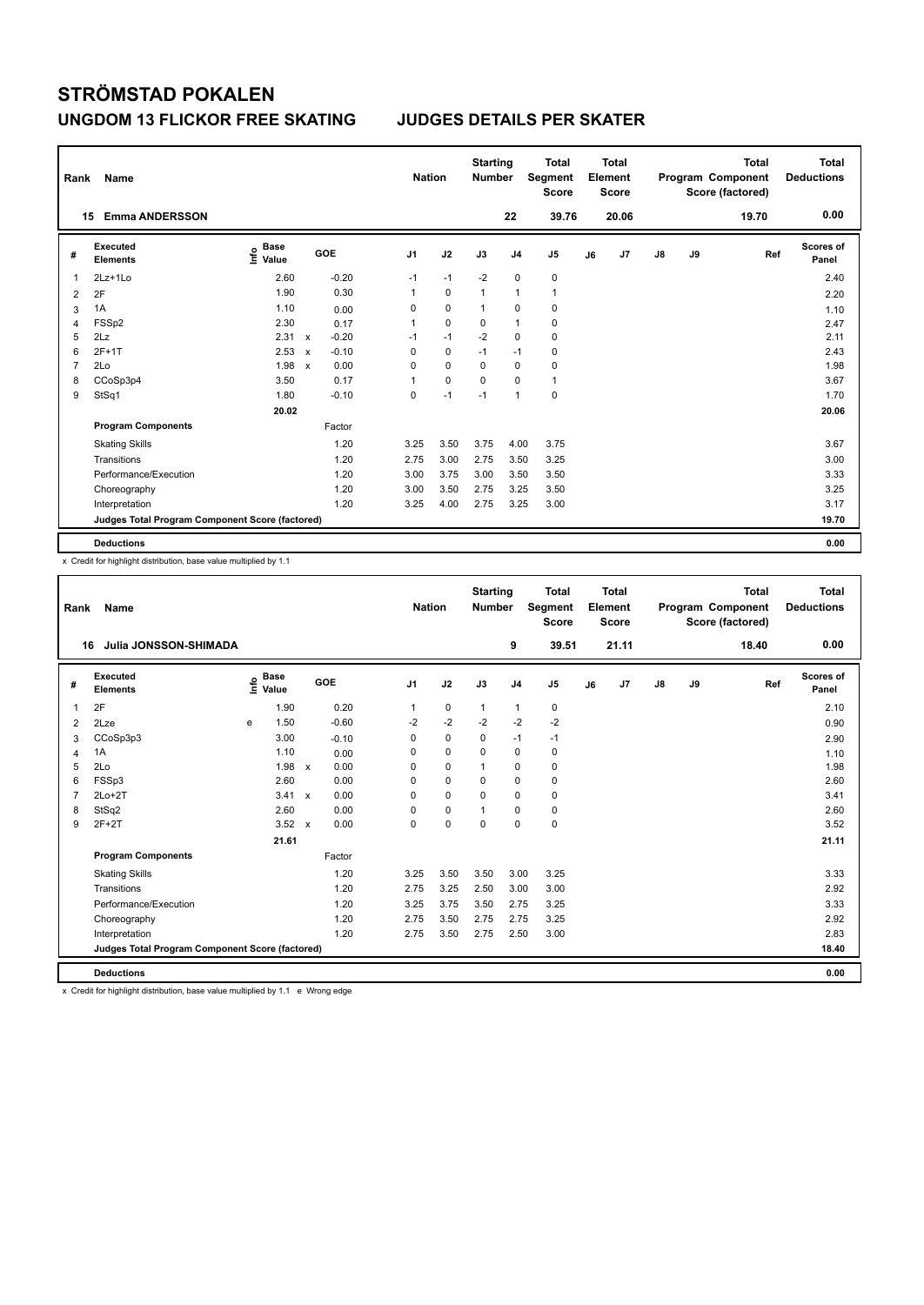| Rank           | Name                                            |                                  |              |         |                | <b>Nation</b> |             | <b>Starting</b><br><b>Number</b> |                | <b>Total</b><br>Segment<br><b>Score</b> |    | <b>Total</b><br>Element<br><b>Score</b> |               |    | <b>Total</b><br>Program Component<br>Score (factored) | <b>Total</b><br><b>Deductions</b> |
|----------------|-------------------------------------------------|----------------------------------|--------------|---------|----------------|---------------|-------------|----------------------------------|----------------|-----------------------------------------|----|-----------------------------------------|---------------|----|-------------------------------------------------------|-----------------------------------|
| 17             | Filippa WESSTRÖM                                |                                  |              |         |                |               |             |                                  | 13             | 37.63                                   |    | 20.43                                   |               |    | 17.20                                                 | 0.00                              |
| #              | Executed<br><b>Elements</b>                     | <b>Base</b><br>e Base<br>⊆ Value |              | GOE     | J <sub>1</sub> |               | J2          | J3                               | J <sub>4</sub> | J <sub>5</sub>                          | J6 | J7                                      | $\mathsf{J}8$ | J9 | Ref                                                   | Scores of<br>Panel                |
| 1              | 2S                                              | 1.30                             |              | 0.00    | 0              |               | $\mathbf 0$ | $\mathbf{1}$                     | 0              | 0                                       |    |                                         |               |    |                                                       | 1.30                              |
| 2              | 2Lz                                             | 2.10                             |              | $-0.50$ | $-2$           |               | $-2$        | $-1$                             | $-2$           | $-1$                                    |    |                                         |               |    |                                                       | 1.60                              |
| 3              | CCoSp3p4                                        | 3.50                             |              | 0.00    | 0              |               | 0           | 1                                | 0              | 0                                       |    |                                         |               |    |                                                       | 3.50                              |
| 4              | $2F+2T$                                         | 3.20                             |              | $-0.10$ | $-1$           |               | $\mathbf 0$ | 0                                | $-1$           | 0                                       |    |                                         |               |    |                                                       | 3.10                              |
| 5              | 2Lo                                             | 1.98                             | $\mathsf{x}$ | $-0.10$ | $-1$           |               | $\mathbf 0$ | $\Omega$                         | $-1$           | 0                                       |    |                                         |               |    |                                                       | 1.88                              |
| 6              | FCCoSp3p2                                       | 2.50                             |              | $-0.30$ | $-1$           |               | $-1$        | $-1$                             | $-1$           | $\pmb{0}$                               |    |                                         |               |    |                                                       | 2.20                              |
| $\overline{7}$ | $2Lz+2T$                                        | 3.74                             | $\mathsf{x}$ | $-0.20$ | 0              |               | $-1$        | $-1$                             | $-1$           | 0                                       |    |                                         |               |    |                                                       | 3.54                              |
| 8              | StSq2                                           | 2.60                             |              | $-0.50$ | 0              |               | $-1$        | $-1$                             | $-1$           | $-1$                                    |    |                                         |               |    |                                                       | 2.10                              |
| 9              | 1A                                              | 1.21                             | $\mathsf{x}$ | 0.00    | 0              |               | $\mathbf 0$ | 0                                | 0              | $\mathbf 0$                             |    |                                         |               |    |                                                       | 1.21                              |
|                |                                                 | 22.13                            |              |         |                |               |             |                                  |                |                                         |    |                                         |               |    |                                                       | 20.43                             |
|                | <b>Program Components</b>                       |                                  |              | Factor  |                |               |             |                                  |                |                                         |    |                                         |               |    |                                                       |                                   |
|                | <b>Skating Skills</b>                           |                                  |              | 1.20    | 2.75           |               | 3.50        | 3.50                             | 2.75           | 3.00                                    |    |                                         |               |    |                                                       | 3.08                              |
|                | Transitions                                     |                                  |              | 1.20    | 2.50           |               | 3.00        | 3.00                             | 3.00           | 2.25                                    |    |                                         |               |    |                                                       | 2.83                              |
|                | Performance/Execution                           |                                  |              | 1.20    | 3.00           |               | 2.75        | 3.25                             | 2.75           | 2.75                                    |    |                                         |               |    |                                                       | 2.83                              |
|                | Choreography                                    |                                  |              | 1.20    | 2.75           |               | 3.00        | 3.00                             | 3.00           | 3.00                                    |    |                                         |               |    |                                                       | 3.00                              |
|                | Interpretation                                  |                                  |              | 1.20    | 2.50           |               | 2.75        | 3.00                             | 2.50           | 2.50                                    |    |                                         |               |    |                                                       | 2.58                              |
|                | Judges Total Program Component Score (factored) |                                  |              |         |                |               |             |                                  |                |                                         |    |                                         |               |    |                                                       | 17.20                             |
|                | <b>Deductions</b>                               |                                  |              |         |                |               |             |                                  |                |                                         |    |                                         |               |    |                                                       | 0.00                              |

x Credit for highlight distribution, base value multiplied by 1.1 ! Not clear edge

| Rank           | <b>Name</b>                                     |                              |                                      |                        | <b>Nation</b> | <b>Starting</b><br><b>Number</b> |                | <b>Total</b><br>Segment<br><b>Score</b> |    | <b>Total</b><br>Element<br><b>Score</b> |               |    | <b>Total</b><br>Program Component<br>Score (factored) | <b>Total</b><br><b>Deductions</b> |
|----------------|-------------------------------------------------|------------------------------|--------------------------------------|------------------------|---------------|----------------------------------|----------------|-----------------------------------------|----|-----------------------------------------|---------------|----|-------------------------------------------------------|-----------------------------------|
|                | <b>Sigrid TELLISKIVI</b><br>18                  |                              |                                      |                        |               |                                  | 7              | 37.36                                   |    | 18.26                                   |               |    | 19.10                                                 | 0.00                              |
| #              | <b>Executed</b><br><b>Elements</b>              | <b>Base</b><br>١nf٥<br>Value | GOE                                  | J <sub>1</sub>         | J2            | J3                               | J <sub>4</sub> | J <sub>5</sub>                          | J6 | J7                                      | $\mathsf{J}8$ | J9 | Ref                                                   | <b>Scores of</b><br>Panel         |
| $\overline{1}$ | 2F                                              | 1.90                         |                                      | 0.00<br>$\Omega$       | $\mathbf 0$   | $\Omega$                         | $\mathbf 0$    | $\mathbf 0$                             |    |                                         |               |    |                                                       | 1.90                              |
| 2              | $2Lz+2Lo$                                       | 3.90                         |                                      | $-0.10$<br>$\mathbf 0$ | $-1$          | $\mathbf 0$                      | $-1$           | 0                                       |    |                                         |               |    |                                                       | 3.80                              |
| 3              | 1A                                              | 1.10                         |                                      | 1<br>0.13              | $\mathbf 0$   | $\mathbf{1}$                     | $\mathbf{1}$   | 0                                       |    |                                         |               |    |                                                       | 1.23                              |
| 4              | CCoSp3p2                                        | 2.50                         |                                      | 0<br>0.00              | $\mathbf 0$   | $\mathbf 0$                      | $-1$           | 0                                       |    |                                         |               |    |                                                       | 2.50                              |
| 5              | StSq2                                           | 2.60                         |                                      | 0.50<br>0              | $\mathbf{1}$  | $\mathbf{1}$                     | $\mathbf{1}$   | 1                                       |    |                                         |               |    |                                                       | 3.10                              |
| 6              | 2Lz                                             | 2.31                         | $-0.10$<br>$\mathbf{x}$              | $\mathbf 0$            | $-1$          | $\mathbf 0$                      | $-1$           | $\mathbf 0$                             |    |                                         |               |    |                                                       | 2.21                              |
| $\overline{7}$ | 1F                                              | 0.55                         | $\boldsymbol{\mathsf{x}}$            | $-0.10$<br>$-1$        | $-1$          | $-1$                             | $-1$           | $-1$                                    |    |                                         |               |    |                                                       | 0.45                              |
| 8              | 2F+SEQ                                          | 1.67                         | $-0.90$<br>$\boldsymbol{\mathsf{x}}$ | $-3$                   | $\mathbf 0$   | $-3$                             | $-3$           | $-3$                                    |    |                                         |               |    |                                                       | 0.77                              |
| 9              | FCCoSp3p2                                       | 2.50                         |                                      | $-0.20$<br>$-1$        | $\mathbf 0$   | $-2$                             | $\mathbf 0$    | $-1$                                    |    |                                         |               |    |                                                       | 2.30                              |
| 10             | $2Lo*$                                          | $\star$<br>0.00              |                                      | 0.00                   |               |                                  |                |                                         |    |                                         |               |    |                                                       | 0.00                              |
|                |                                                 | 19.03                        |                                      |                        |               |                                  |                |                                         |    |                                         |               |    |                                                       | 18.26                             |
|                | <b>Program Components</b>                       |                              | Factor                               |                        |               |                                  |                |                                         |    |                                         |               |    |                                                       |                                   |
|                | <b>Skating Skills</b>                           |                              |                                      | 1.20<br>3.00           | 3.75          | 3.50                             | 3.50           | 3.50                                    |    |                                         |               |    |                                                       | 3.50                              |
|                | Transitions                                     |                              |                                      | 1.20<br>2.50           | 3.00          | 3.00                             | 3.50           | 3.25                                    |    |                                         |               |    |                                                       | 3.08                              |
|                | Performance/Execution                           |                              |                                      | 1.20<br>3.00           | 2.75          | 3.25                             | 3.25           | 3.25                                    |    |                                         |               |    |                                                       | 3.17                              |
|                | Choreography                                    |                              |                                      | 1.20<br>2.75           | 3.00          | 3.00                             | 3.50           | 3.50                                    |    |                                         |               |    |                                                       | 3.17                              |
|                | Interpretation                                  |                              |                                      | 1.20<br>2.75           | 2.75          | 3.25                             | 3.25           | 3.00                                    |    |                                         |               |    |                                                       | 3.00                              |
|                | Judges Total Program Component Score (factored) |                              |                                      |                        |               |                                  |                |                                         |    |                                         |               |    |                                                       | 19.10                             |
|                | <b>Deductions</b>                               |                              |                                      |                        |               |                                  |                |                                         |    |                                         |               |    |                                                       | 0.00                              |

\* Invalid element x Credit for highlight distribution, base value multiplied by 1.1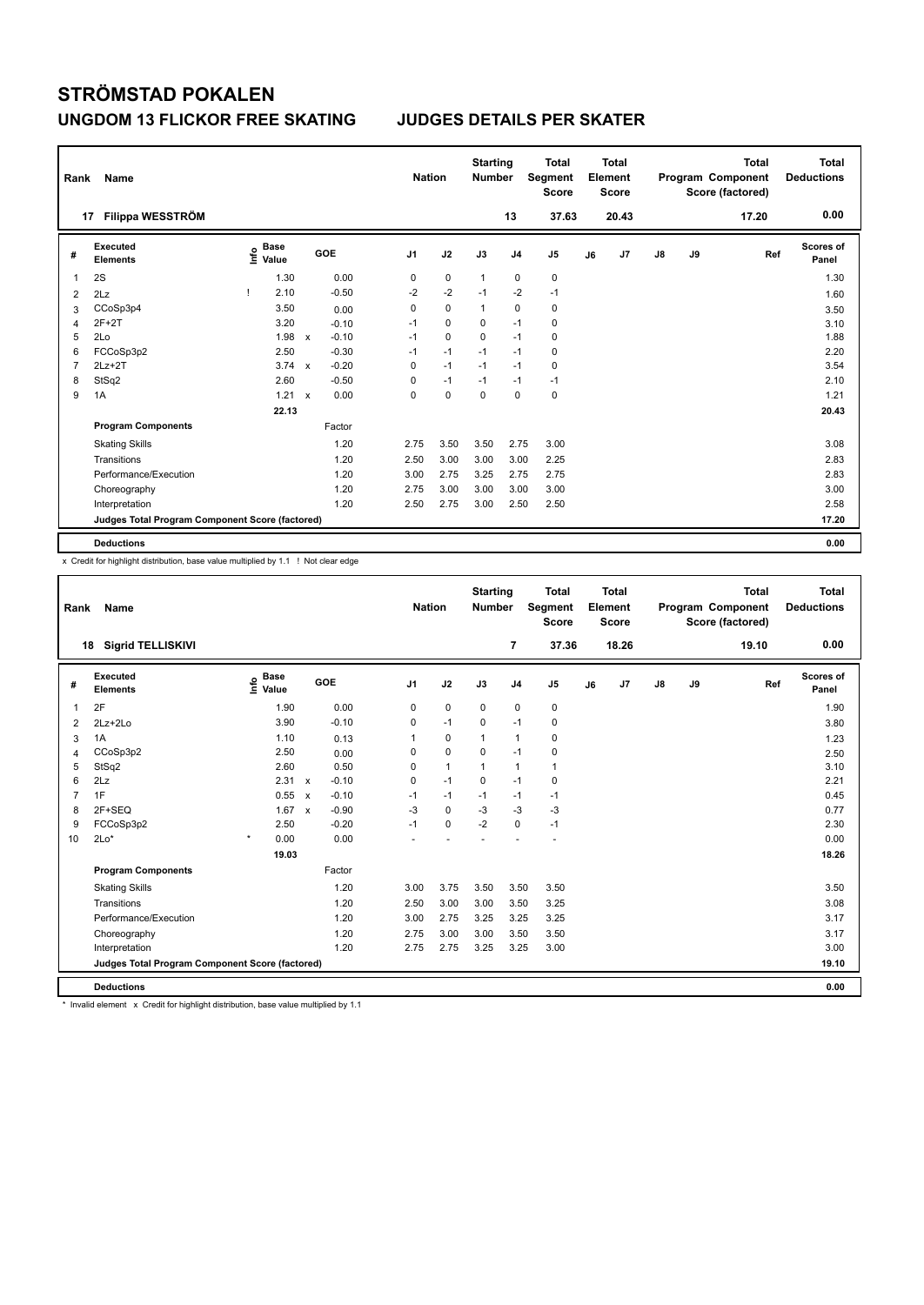| Rank           | Name                                            |    |                                  |              |         | <b>Nation</b>  |              | <b>Starting</b><br><b>Number</b> |                | <b>Total</b><br>Segment<br><b>Score</b> |    | Total<br>Element<br><b>Score</b> |               |    | <b>Total</b><br>Program Component<br>Score (factored) | <b>Total</b><br><b>Deductions</b> |
|----------------|-------------------------------------------------|----|----------------------------------|--------------|---------|----------------|--------------|----------------------------------|----------------|-----------------------------------------|----|----------------------------------|---------------|----|-------------------------------------------------------|-----------------------------------|
|                | <b>Fanny JONSSON</b><br>19                      |    |                                  |              |         |                |              |                                  | 10             | 36.02                                   |    | 17.42                            |               |    | 18.60                                                 | 0.00                              |
| #              | <b>Executed</b><br><b>Elements</b>              |    | <b>Base</b><br>e Base<br>⊆ Value |              | GOE     | J <sub>1</sub> | J2           | J3                               | J <sub>4</sub> | J <sub>5</sub>                          | J6 | J7                               | $\mathsf{J}8$ | J9 | Ref                                                   | Scores of<br>Panel                |
| 1              | 2Lo                                             |    | 1.80                             |              | 0.10    | 1              | 0            | $\mathbf 0$                      | $\mathbf{1}$   | 0                                       |    |                                  |               |    |                                                       | 1.90                              |
| 2              | $2F+2T$                                         |    | 3.20                             |              | $-0.20$ | 0              | $-1$         | $-1$                             | $-1$           | 0                                       |    |                                  |               |    |                                                       | 3.00                              |
| 3              | 1A                                              |    | 1.10                             |              | 0.13    | 1              | $\mathbf{1}$ | 0                                | $\mathbf{1}$   | 0                                       |    |                                  |               |    |                                                       | 1.23                              |
| $\overline{4}$ | 2Lz                                             |    | 2.10                             |              | 0.00    | 1              | $\mathbf 0$  | $\mathbf 0$                      | 0              | $\pmb{0}$                               |    |                                  |               |    |                                                       | 2.10                              |
| 5              | FCCoSp2p2V1                                     |    | 1.40                             |              | $-0.40$ | $-1$           | $-1$         | $-2$                             | $-2$           | $-1$                                    |    |                                  |               |    |                                                       | 1.00                              |
| 6              | 2F<<                                            | << | 0.55                             | $\mathsf{x}$ | $-0.30$ | $-3$           | $-3$         | $-3$                             | $-3$           | $-3$                                    |    |                                  |               |    |                                                       | 0.25                              |
| 7              | $2Lz+2T$                                        |    | 3.74                             | $\mathsf{x}$ | $-0.60$ | $-2$           | $-2$         | $-3$                             | $-2$           | $-1$                                    |    |                                  |               |    |                                                       | 3.14                              |
| 8              | StSq3                                           |    | 3.30                             |              | $-0.47$ | 0              | $-1$         | $-1$                             | 0              | $-1$                                    |    |                                  |               |    |                                                       | 2.83                              |
| 9              | CCoSp2p2                                        |    | 1.80                             |              | 0.17    | 1              | $\mathbf 0$  | 0                                | 1              | 0                                       |    |                                  |               |    |                                                       | 1.97                              |
|                |                                                 |    | 18.99                            |              |         |                |              |                                  |                |                                         |    |                                  |               |    |                                                       | 17.42                             |
|                | <b>Program Components</b>                       |    |                                  |              | Factor  |                |              |                                  |                |                                         |    |                                  |               |    |                                                       |                                   |
|                | <b>Skating Skills</b>                           |    |                                  |              | 1.20    | 3.25           | 3.75         | 3.25                             | 3.50           | 3.50                                    |    |                                  |               |    |                                                       | 3.42                              |
|                | Transitions                                     |    |                                  |              | 1.20    | 2.75           | 3.00         | 2.75                             | 3.00           | 2.75                                    |    |                                  |               |    |                                                       | 2.83                              |
|                | Performance/Execution                           |    |                                  |              | 1.20    | 3.25           | 3.00         | 3.00                             | 3.25           | 3.25                                    |    |                                  |               |    |                                                       | 3.17                              |
|                | Choreography                                    |    |                                  |              | 1.20    | 3.00           | 3.25         | 3.00                             | 3.50           | 3.25                                    |    |                                  |               |    |                                                       | 3.17                              |
|                | Interpretation                                  |    |                                  |              | 1.20    | 3.00           | 2.75         | 2.75                             | 3.75           | 3.00                                    |    |                                  |               |    |                                                       | 2.92                              |
|                | Judges Total Program Component Score (factored) |    |                                  |              |         |                |              |                                  |                |                                         |    |                                  |               |    |                                                       | 18.60                             |
|                | <b>Deductions</b>                               |    |                                  |              |         |                |              |                                  |                |                                         |    |                                  |               |    |                                                       | 0.00                              |

<< Downgraded jump x Credit for highlight distribution, base value multiplied by 1.1 ! Not clear edge

| Rank           | Name                                            |                                  |                      |                | <b>Nation</b> | <b>Starting</b><br><b>Number</b> |                | <b>Total</b><br>Segment<br><b>Score</b> |    | <b>Total</b><br>Element<br><b>Score</b> |    |    | <b>Total</b><br>Program Component<br>Score (factored) | Total<br><b>Deductions</b> |
|----------------|-------------------------------------------------|----------------------------------|----------------------|----------------|---------------|----------------------------------|----------------|-----------------------------------------|----|-----------------------------------------|----|----|-------------------------------------------------------|----------------------------|
| 20             | <b>Isabelle BRANDEBORN</b>                      |                                  |                      |                |               |                                  | 15             | 35.55                                   |    | 15.95                                   |    |    | 19.60                                                 | 0.00                       |
| #              | Executed<br><b>Elements</b>                     | <b>Base</b><br>e Base<br>⊆ Value | GOE                  | J <sub>1</sub> | J2            | J3                               | J <sub>4</sub> | J <sub>5</sub>                          | J6 | J <sub>7</sub>                          | J8 | J9 | Ref                                                   | <b>Scores of</b><br>Panel  |
| $\mathbf{1}$   | $2Lo+2T$                                        | 3.10                             | $-0.10$              | 0              | $\mathbf 0$   | $\mathbf 0$                      | $-1$           | $-1$                                    |    |                                         |    |    |                                                       | 3.00                       |
| 2              | 2F                                              | 1.90                             | $-0.30$              | $-1$           | $-2$          | $-1$                             | $-1$           | $-1$                                    |    |                                         |    |    |                                                       | 1.60                       |
| 3              | 2Lz                                             | 2.10                             | $-0.60$              | $-2$           | $-2$          | $-2$                             | $-1$           | $-2$                                    |    |                                         |    |    |                                                       | 1.50                       |
| $\overline{4}$ | 2S                                              | 1.30                             | 0.00                 | 0              | $\mathbf 0$   | $\Omega$                         | $\Omega$       | 0                                       |    |                                         |    |    |                                                       | 1.30                       |
| 5              | FSSp2                                           | 2.30                             | $-0.30$              | $-1$           | $-2$          | $\mathbf 0$                      | $-1$           | $-1$                                    |    |                                         |    |    |                                                       | 2.00                       |
| 6              | StSq1                                           | 1.80                             | 0.17                 | 0              | $\mathbf{1}$  | 0                                | $\mathbf{1}$   | 0                                       |    |                                         |    |    |                                                       | 1.97                       |
| $\overline{7}$ | 2T                                              | 1.43                             | 0.00<br>$\mathsf{x}$ | 0              | $\mathbf 0$   | $\mathbf{1}$                     | $\mathbf 0$    | 0                                       |    |                                         |    |    |                                                       | 1.43                       |
| 8              | 2Lo+1A+SEQ                                      | 2.55                             | 0.00<br>$\mathsf{x}$ | $\Omega$       | $\mathbf 0$   | $\Omega$                         | 0              | 0                                       |    |                                         |    |    |                                                       | 2.55                       |
| 9              | CCoSp2p1V1                                      | 1.20                             | $-0.60$              | $-1$           | $-2$          | $-2$                             | $-2$           | $-2$                                    |    |                                         |    |    |                                                       | 0.60                       |
|                |                                                 | 17.68                            |                      |                |               |                                  |                |                                         |    |                                         |    |    |                                                       | 15.95                      |
|                | <b>Program Components</b>                       |                                  | Factor               |                |               |                                  |                |                                         |    |                                         |    |    |                                                       |                            |
|                | <b>Skating Skills</b>                           |                                  | 1.20                 | 3.00           | 3.75          | 3.25                             | 3.00           | 3.25                                    |    |                                         |    |    |                                                       | 3.17                       |
|                | Transitions                                     |                                  | 1.20                 | 2.75           | 3.50          | 3.25                             | 3.50           | 2.75                                    |    |                                         |    |    |                                                       | 3.17                       |
|                | Performance/Execution                           |                                  | 1.20                 | 3.50           | 4.00          | 3.50                             | 3.00           | 3.25                                    |    |                                         |    |    |                                                       | 3.42                       |
|                | Choreography                                    |                                  | 1.20                 | 3.00           | 4.00          | 3.25                             | 3.50           | 3.00                                    |    |                                         |    |    |                                                       | 3.25                       |
|                | Interpretation                                  |                                  | 1.20                 | 3.00           | 4.00          | 3.50                             | 3.50           | 2.75                                    |    |                                         |    |    |                                                       | 3.33                       |
|                | Judges Total Program Component Score (factored) |                                  |                      |                |               |                                  |                |                                         |    |                                         |    |    |                                                       | 19.60                      |
|                | <b>Deductions</b>                               |                                  |                      |                |               |                                  |                |                                         |    |                                         |    |    |                                                       | 0.00                       |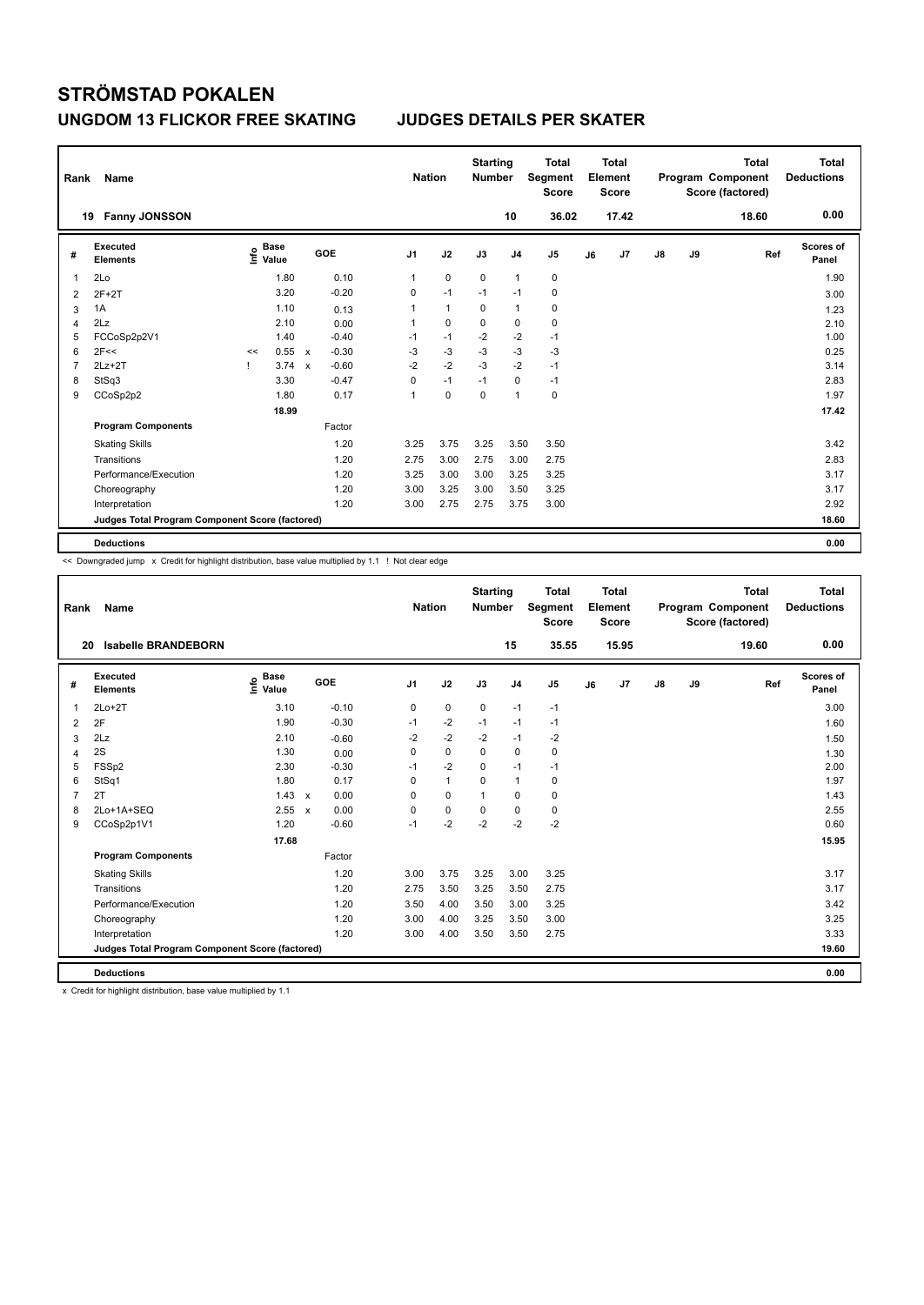| Rank | Name                                            |                                  |              |         |                | <b>Nation</b> |             | <b>Starting</b><br><b>Number</b> | <b>Total</b><br>Segment<br><b>Score</b> |    | <b>Total</b><br>Element<br><b>Score</b> |               |    | <b>Total</b><br>Program Component<br>Score (factored) | <b>Total</b><br><b>Deductions</b> |
|------|-------------------------------------------------|----------------------------------|--------------|---------|----------------|---------------|-------------|----------------------------------|-----------------------------------------|----|-----------------------------------------|---------------|----|-------------------------------------------------------|-----------------------------------|
|      | Kajsa MÅNSSON<br>21                             |                                  |              |         |                |               |             | 8                                | 35.24                                   |    | 18.44                                   |               |    | 16.80                                                 | 0.00                              |
| #    | Executed<br><b>Elements</b>                     | <b>Base</b><br>e Base<br>⊆ Value |              | GOE     | J <sub>1</sub> | J2            | J3          | J <sub>4</sub>                   | J <sub>5</sub>                          | J6 | J7                                      | $\mathsf{J}8$ | J9 | Ref                                                   | Scores of<br>Panel                |
| 1    | $2Lz+2T$                                        | 3.40                             |              | $-0.10$ | 0              | $-1$          | $-1$        | $\mathbf 0$                      | 0                                       |    |                                         |               |    |                                                       | 3.30                              |
| 2    | 2Lo                                             | 1.80                             |              | 0.00    | 1              | $\mathbf 0$   | $\mathbf 0$ | $\mathbf 0$                      | $\mathbf 0$                             |    |                                         |               |    |                                                       | 1.80                              |
| 3    | 2F                                              | 1.90                             |              | 0.00    | 0              | 0             | 0           | $-1$                             | 0                                       |    |                                         |               |    |                                                       | 1.90                              |
| 4    | 1A                                              | 1.10                             |              | 0.00    | 0              | $\mathbf 0$   | 0           | $\mathbf 0$                      | 0                                       |    |                                         |               |    |                                                       | 1.10                              |
| 5    | CCoSp3p3                                        | 3.00                             |              | $-0.30$ | $-1$           | $\pmb{0}$     | $-2$        | $-1$                             | $-1$                                    |    |                                         |               |    |                                                       | 2.70                              |
| 6    | 2Lz                                             | 2.31                             | $\mathsf{x}$ | 0.00    | 0              | $-1$          | 0           | $\mathbf 0$                      | $\pmb{0}$                               |    |                                         |               |    |                                                       | 2.31                              |
| 7    | FCCoSp2pBV1                                     | 1.00                             |              | $-0.60$ | $-1$           | $-2$          | $-2$        | $-2$                             | $-2$                                    |    |                                         |               |    |                                                       | 0.40                              |
| 8    | $2S+2T$                                         | 2.86                             | $\mathsf{x}$ | $-0.20$ | $-1$           | $-2$          | $-1$        | $-1$                             | $-1$                                    |    |                                         |               |    |                                                       | 2.66                              |
| 9    | StSq2                                           | 2.60                             |              | $-0.33$ | $-1$           | $\mathbf 0$   | $-1$        | $-1$                             | $\pmb{0}$                               |    |                                         |               |    |                                                       | 2.27                              |
|      |                                                 | 19.97                            |              |         |                |               |             |                                  |                                         |    |                                         |               |    |                                                       | 18.44                             |
|      | <b>Program Components</b>                       |                                  |              | Factor  |                |               |             |                                  |                                         |    |                                         |               |    |                                                       |                                   |
|      | <b>Skating Skills</b>                           |                                  |              | 1.20    | 3.00           | 3.50          | 2.75        | 2.50                             | 3.25                                    |    |                                         |               |    |                                                       | 3.00                              |
|      | Transitions                                     |                                  |              | 1.20    | 2.50           | 2.75          | 2.50        | 2.50                             | 2.75                                    |    |                                         |               |    |                                                       | 2.58                              |
|      | Performance/Execution                           |                                  |              | 1.20    | 2.75           | 3.25          | 2.50        | 2.50                             | 3.00                                    |    |                                         |               |    |                                                       | 2.75                              |
|      | Choreography                                    |                                  |              | 1.20    | 2.50           | 3.25          | 2.75        | 3.00                             | 3.25                                    |    |                                         |               |    |                                                       | 3.00                              |
|      | Interpretation                                  |                                  |              | 1.20    | 2.50           | 3.00          | 2.25        | 2.75                             | 2.75                                    |    |                                         |               |    |                                                       | 2.67                              |
|      | Judges Total Program Component Score (factored) |                                  |              |         |                |               |             |                                  |                                         |    |                                         |               |    |                                                       | 16.80                             |
|      | <b>Deductions</b>                               |                                  |              |         |                |               |             |                                  |                                         |    |                                         |               |    |                                                       | 0.00                              |

x Credit for highlight distribution, base value multiplied by 1.1

| Rank           | Name                                            |    |                                  |                           |         |                | <b>Nation</b> | <b>Starting</b><br><b>Number</b> |                | <b>Total</b><br><b>Segment</b><br><b>Score</b> |    | Total<br>Element<br><b>Score</b> |    |    | <b>Total</b><br>Program Component<br>Score (factored) | Total<br><b>Deductions</b> |
|----------------|-------------------------------------------------|----|----------------------------------|---------------------------|---------|----------------|---------------|----------------------------------|----------------|------------------------------------------------|----|----------------------------------|----|----|-------------------------------------------------------|----------------------------|
| 22             | <b>Tova SETTERBLAD</b>                          |    |                                  |                           |         |                |               |                                  | 12             | 35.10                                          |    | 16.90                            |    |    | 18.20                                                 | 0.00                       |
| #              | Executed<br><b>Elements</b>                     |    | <b>Base</b><br>e Base<br>⊆ Value |                           | GOE     | J <sub>1</sub> | J2            | J3                               | J <sub>4</sub> | J <sub>5</sub>                                 | J6 | J7                               | J8 | J9 | Ref                                                   | Scores of<br>Panel         |
| 1              | CCoSp3p4                                        |    | 3.50                             |                           | $-0.30$ | $-1$           | $-1$          | $-1$                             | $-1$           | $-1$                                           |    |                                  |    |    |                                                       | 3.20                       |
| $\overline{2}$ | 2F                                              |    | 1.90                             |                           | 0.00    | 0              | $\mathbf 0$   | $\mathbf{1}$                     | $\mathbf 0$    | $\mathbf 0$                                    |    |                                  |    |    |                                                       | 1.90                       |
| 3              | $2Lz + 2T$                                      |    | 3.40                             |                           | 0.00    | 0              | $\mathbf 0$   | 0                                | $\mathbf{1}$   | 0                                              |    |                                  |    |    |                                                       | 3.40                       |
| $\overline{4}$ | 2A<<                                            | << | 1.10                             |                           | $-0.60$ | $-3$           | $-3$          | $-3$                             | $-3$           | $-3$                                           |    |                                  |    |    |                                                       | 0.50                       |
| 5              | 2A<<                                            | << | 1.21                             | $\mathsf{x}$              | $-0.60$ | $-3$           | $-3$          | $-3$                             | $-3$           | $-3$                                           |    |                                  |    |    |                                                       | 0.61                       |
| 6              | $1F+2T$                                         |    | 1.98                             | $\boldsymbol{\mathsf{x}}$ | $-0.40$ | $-2$           | $-2$          | $-2$                             | $-3$           | $-2$                                           |    |                                  |    |    |                                                       | 1.58                       |
| $\overline{7}$ | 2Lz                                             |    | 2.31                             | $\boldsymbol{\mathsf{x}}$ | 0.00    | $\Omega$       | $\mathbf 0$   | $\mathbf 0$                      | $\mathbf 0$    | $\mathbf 0$                                    |    |                                  |    |    |                                                       | 2.31                       |
| 8              | StSq2                                           |    | 2.60                             |                           | 0.00    | $\Omega$       | $\mathbf 0$   | 0                                | 0              | $-1$                                           |    |                                  |    |    |                                                       | 2.60                       |
| 9              | FCSp1V1                                         |    | 1.30                             |                           | $-0.50$ | $-2$           | $-1$          | $-2$                             | $-2$           | $-1$                                           |    |                                  |    |    |                                                       | 0.80                       |
|                |                                                 |    | 19.30                            |                           |         |                |               |                                  |                |                                                |    |                                  |    |    |                                                       | 16.90                      |
|                | <b>Program Components</b>                       |    |                                  |                           | Factor  |                |               |                                  |                |                                                |    |                                  |    |    |                                                       |                            |
|                | <b>Skating Skills</b>                           |    |                                  |                           | 1.20    | 3.25           | 4.00          | 3.50                             | 3.75           | 3.50                                           |    |                                  |    |    |                                                       | 3.58                       |
|                | Transitions                                     |    |                                  |                           | 1.20    | 2.50           | 3.50          | 2.75                             | 2.50           | 2.75                                           |    |                                  |    |    |                                                       | 2.67                       |
|                | Performance/Execution                           |    |                                  |                           | 1.20    | 2.75           | 3.25          | 3.00                             | 3.00           | 3.25                                           |    |                                  |    |    |                                                       | 3.08                       |
|                | Choreography                                    |    |                                  |                           | 1.20    | 2.50           | 3.25          | 3.00                             | 2.75           | 3.25                                           |    |                                  |    |    |                                                       | 3.00                       |
|                | Interpretation                                  |    |                                  |                           | 1.20    | 2.50           | 3.00          | 3.25                             | 2.50           | 3.00                                           |    |                                  |    |    |                                                       | 2.83                       |
|                | Judges Total Program Component Score (factored) |    |                                  |                           |         |                |               |                                  |                |                                                |    |                                  |    |    |                                                       | 18.20                      |
|                | <b>Deductions</b>                               |    |                                  |                           |         |                |               |                                  |                |                                                |    |                                  |    |    |                                                       | 0.00                       |

<< Downgraded jump x Credit for highlight distribution, base value multiplied by 1.1 ! Not clear edge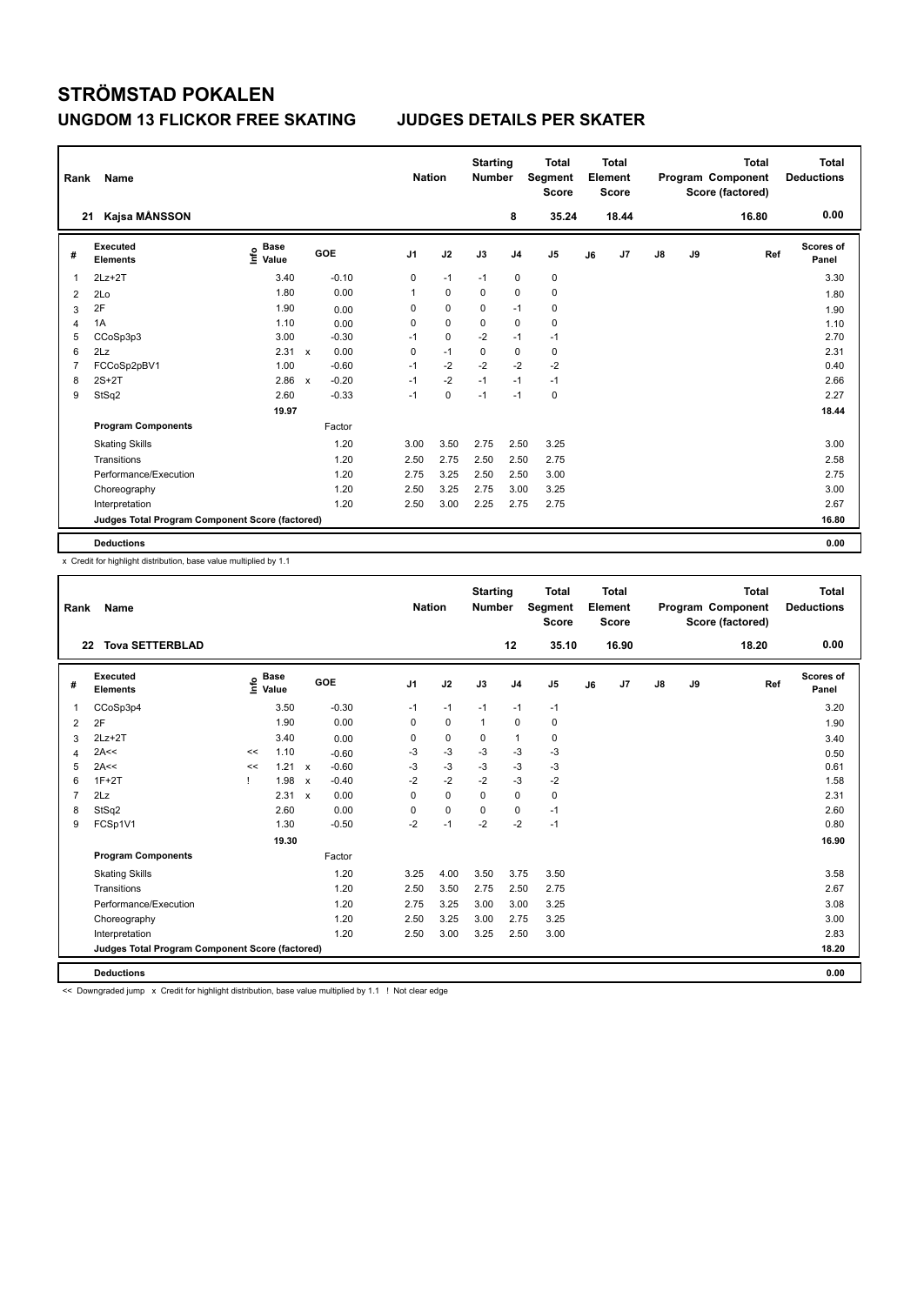| Rank | Name                                            |                                  |                           |                   | <b>Nation</b>  |             | <b>Starting</b><br><b>Number</b> |                | <b>Total</b><br>Segment<br><b>Score</b> |    | <b>Total</b><br>Element<br><b>Score</b> |               |    | <b>Total</b><br>Program Component<br>Score (factored) | <b>Total</b><br><b>Deductions</b> |
|------|-------------------------------------------------|----------------------------------|---------------------------|-------------------|----------------|-------------|----------------------------------|----------------|-----------------------------------------|----|-----------------------------------------|---------------|----|-------------------------------------------------------|-----------------------------------|
|      | <b>Daniella WATANABE</b><br>23                  |                                  |                           |                   |                |             |                                  | 5              | 34.81                                   |    | 19.71                                   |               |    | 16.10                                                 | 1.00                              |
| #    | <b>Executed</b><br><b>Elements</b>              | <b>Base</b><br>e Base<br>⊆ Value |                           | GOE               | J <sub>1</sub> | J2          | J3                               | J <sub>4</sub> | J <sub>5</sub>                          | J6 | J7                                      | $\mathsf{J}8$ | J9 | Ref                                                   | <b>Scores of</b><br>Panel         |
| 1    | $2Lz+2T$                                        | 3.40                             |                           | $-0.90$           | $-3$           | $-3$        | $-3$                             | $-3$           | $-3$                                    |    |                                         |               |    |                                                       | 2.50                              |
| 2    | 2Lo                                             | 1.80                             |                           | 0.00              | 0              | $-1$        | 0                                | $\mathbf 0$    | $\pmb{0}$                               |    |                                         |               |    |                                                       | 1.80                              |
| 3    | 2F+1A+SEQ                                       | 2.40                             |                           | 0.00              | 0              | $-1$        | 0                                | $\pmb{0}$      | $\pmb{0}$                               |    |                                         |               |    |                                                       | 2.40                              |
| 4    | FCCoSp3p2                                       | 2.50                             |                           | $-0.40$           | $-2$           | $-1$        | 0                                | $-2$           | $-1$                                    |    |                                         |               |    |                                                       | 2.10                              |
| 5    | StSq2                                           | 2.60                             |                           | 0.00              | $-1$           | 0           | 0                                | $\mathbf 0$    | 0                                       |    |                                         |               |    |                                                       | 2.60                              |
| 6    | 1A                                              | 1.21                             | $\mathsf{x}$              | 0.00              | 0              | $\mathbf 0$ | 0                                | 0              | 0                                       |    |                                         |               |    |                                                       | 1.21                              |
| 7    | 2Lz                                             | 2.31                             | $\boldsymbol{\mathsf{x}}$ | $-0.30$           | $-1$           | $-1$        | $-1$                             | $-1$           | 0                                       |    |                                         |               |    |                                                       | 2.01                              |
| 8    | 2F                                              | 2.09                             | $\boldsymbol{\mathsf{x}}$ | 0.00              | 0              | 0           | 0                                | $\mathbf 0$    | $\mathbf 0$                             |    |                                         |               |    |                                                       | 2.09                              |
| 9    | CCoSp3p3                                        | 3.00                             |                           | 0.00              | 0              | $\mathbf 0$ | 0                                | $-1$           | $\pmb{0}$                               |    |                                         |               |    |                                                       | 3.00                              |
|      |                                                 | 21.31                            |                           |                   |                |             |                                  |                |                                         |    |                                         |               |    |                                                       | 19.71                             |
|      | <b>Program Components</b>                       |                                  |                           | Factor            |                |             |                                  |                |                                         |    |                                         |               |    |                                                       |                                   |
|      | <b>Skating Skills</b>                           |                                  |                           | 1.20              | 2.75           | 3.25        | 3.00                             | 3.50           | 3.00                                    |    |                                         |               |    |                                                       | 3.08                              |
|      | Transitions                                     |                                  |                           | 1.20              | 2.25           | 2.50        | 2.25                             | 3.50           | 2.50                                    |    |                                         |               |    |                                                       | 2.42                              |
|      | Performance/Execution                           |                                  |                           | 1.20              | 2.50           | 2.50        | 2.75                             | 3.00           | 2.75                                    |    |                                         |               |    |                                                       | 2.67                              |
|      | Choreography                                    |                                  |                           | 1.20              | 2.50           | 2.50        | 2.75                             | 3.00           | 3.00                                    |    |                                         |               |    |                                                       | 2.75                              |
|      | Interpretation                                  |                                  |                           | 1.20              | 2.50           | 2.50        | 2.25                             | 3.00           | 2.50                                    |    |                                         |               |    |                                                       | 2.50                              |
|      | Judges Total Program Component Score (factored) |                                  |                           |                   |                |             |                                  |                |                                         |    |                                         |               |    |                                                       | 16.10                             |
|      | <b>Deductions</b>                               |                                  |                           | $-1.00$<br>Falls: |                |             |                                  |                |                                         |    |                                         |               |    |                                                       | $-1.00$                           |

x Credit for highlight distribution, base value multiplied by 1.1

| Rank           | <b>Name</b>                                     |                                    |                           |         | <b>Nation</b>  |             | <b>Starting</b><br><b>Number</b> |                | <b>Total</b><br>Segment<br><b>Score</b> |    | Total<br>Element<br><b>Score</b> |               |    | <b>Total</b><br>Program Component<br>Score (factored) | <b>Total</b><br><b>Deductions</b> |
|----------------|-------------------------------------------------|------------------------------------|---------------------------|---------|----------------|-------------|----------------------------------|----------------|-----------------------------------------|----|----------------------------------|---------------|----|-------------------------------------------------------|-----------------------------------|
| 24             | <b>Hilda EVERTSSON</b>                          |                                    |                           |         |                |             |                                  | 6              | 34.26                                   |    | 18.56                            |               |    | 16.70                                                 | 1.00                              |
| #              | Executed<br><b>Elements</b>                     | <b>Base</b><br>$\frac{6}{5}$ Value | GOE                       |         | J <sub>1</sub> | J2          | J3                               | J <sub>4</sub> | J <sub>5</sub>                          | J6 | J7                               | $\mathsf{J}8$ | J9 | Ref                                                   | <b>Scores of</b><br>Panel         |
| $\overline{1}$ | 2Lo                                             | 1.80                               |                           | 0.00    | 0              | $\pmb{0}$   | $\mathbf 0$                      | $\pmb{0}$      | 0                                       |    |                                  |               |    |                                                       | 1.80                              |
| 2              | 2Lz                                             | 2.10                               |                           | 0.00    | 0              | 0           | 0                                | 0              | 0                                       |    |                                  |               |    |                                                       | 2.10                              |
| 3              | FCCoSp3p3                                       | 3.00                               |                           | 0.00    |                | $\mathbf 0$ | 0                                | $\mathbf 0$    | $\mathbf 0$                             |    |                                  |               |    |                                                       | 3.00                              |
| $\overline{4}$ | 1A+1A+SEQ                                       | 1.76                               |                           | 0.00    |                | $\mathbf 0$ | $\mathbf 0$                      | $\mathbf 0$    | $\mathbf 0$                             |    |                                  |               |    |                                                       | 1.76                              |
| 5              | 2S                                              | 1.43                               | $\mathsf{x}$              | 0.00    | 0              | $\mathbf 0$ | $\mathbf 0$                      | $\mathbf 0$    | 0                                       |    |                                  |               |    |                                                       | 1.43                              |
| 6              | CCoSp3p4                                        | 3.50                               |                           | $-0.40$ | $\Omega$       | $-2$        | $-2$                             | $-1$           | $-1$                                    |    |                                  |               |    |                                                       | 3.10                              |
| $\overline{7}$ | StSq2                                           | 2.60                               |                           | $-0.17$ | 0              | $\mathbf 0$ | $-1$                             | $\mathbf 0$    | $-1$                                    |    |                                  |               |    |                                                       | 2.43                              |
| 8              | 2T                                              | 1.43                               | $\boldsymbol{\mathsf{x}}$ | $-0.60$ | $-3$           | $-3$        | $-3$                             | $-3$           | $-3$                                    |    |                                  |               |    |                                                       | 0.83                              |
| 9              | 2S+1A+SEQ                                       | 2.11                               | $\boldsymbol{\mathsf{x}}$ | 0.00    | $\Omega$       | $\mathbf 0$ | $\Omega$                         | $\Omega$       | $\mathbf 0$                             |    |                                  |               |    |                                                       | 2.11                              |
|                |                                                 | 19.73                              |                           |         |                |             |                                  |                |                                         |    |                                  |               |    |                                                       | 18.56                             |
|                | <b>Program Components</b>                       |                                    |                           | Factor  |                |             |                                  |                |                                         |    |                                  |               |    |                                                       |                                   |
|                | <b>Skating Skills</b>                           |                                    |                           | 1.20    | 3.00           | 3.50        | 2.75                             | 2.75           | 3.00                                    |    |                                  |               |    |                                                       | 2.92                              |
|                | Transitions                                     |                                    |                           | 1.20    | 2.50           | 2.50        | 2.50                             | 3.25           | 2.75                                    |    |                                  |               |    |                                                       | 2.58                              |
|                | Performance/Execution                           |                                    |                           | 1.20    | 2.75           | 2.75        | 2.75                             | 2.75           | 3.00                                    |    |                                  |               |    |                                                       | 2.75                              |
|                | Choreography                                    |                                    |                           | 1.20    | 2.50           | 3.50        | 2.75                             | 3.00           | 3.25                                    |    |                                  |               |    |                                                       | 3.00                              |
|                | Interpretation                                  |                                    |                           | 1.20    | 2.50           | 3.25        | 2.50                             | 3.00           | 2.50                                    |    |                                  |               |    |                                                       | 2.67                              |
|                | Judges Total Program Component Score (factored) |                                    |                           |         |                |             |                                  |                |                                         |    |                                  |               |    |                                                       | 16.70                             |
|                | <b>Deductions</b>                               |                                    | Falls:                    | $-1.00$ |                |             |                                  |                |                                         |    |                                  |               |    |                                                       | $-1.00$                           |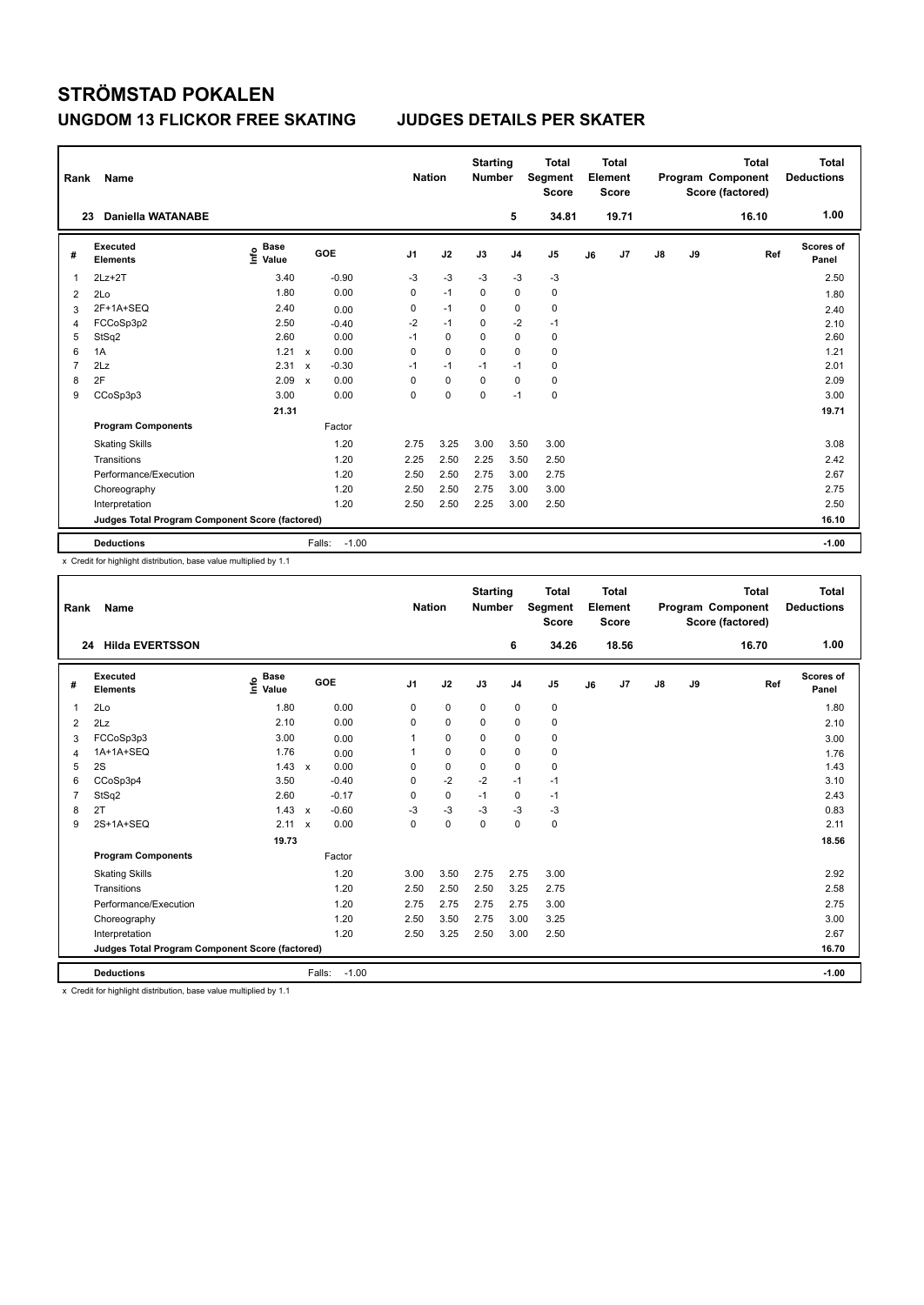| Rank           | Name                                            |                              | <b>Nation</b>              |                | <b>Starting</b><br><b>Number</b> | <b>Total</b><br>Segment<br><b>Score</b> | <b>Total</b><br>Element<br><b>Score</b> |                |    |       | <b>Total</b><br>Program Component<br>Score (factored) | Total<br><b>Deductions</b> |       |                    |
|----------------|-------------------------------------------------|------------------------------|----------------------------|----------------|----------------------------------|-----------------------------------------|-----------------------------------------|----------------|----|-------|-------------------------------------------------------|----------------------------|-------|--------------------|
|                | Ida LINDSTRÖM<br>25                             |                              |                            |                |                                  |                                         | $\mathbf{2}$                            | 34.21          |    | 18.31 |                                                       |                            | 16.90 | 1.00               |
| #              | Executed<br><b>Elements</b>                     | <b>Base</b><br>١nf٥<br>Value | GOE                        | J <sub>1</sub> | J2                               | J3                                      | J <sub>4</sub>                          | J <sub>5</sub> | J6 | J7    | $\mathsf{J}8$                                         | J9                         | Ref   | Scores of<br>Panel |
| 1              | $2Lo+2Lo<$                                      | 3.10<br>$\,<\,$              | $-0.30$                    | $-1$           | $-1$                             | $-1$                                    | $-2$                                    | $-1$           |    |       |                                                       |                            |       | 2.80               |
| 2              | 2Lz                                             | 2.10                         | $-0.10$                    | 0              | $\mathbf 0$                      | $-1$                                    | $-2$                                    | 0              |    |       |                                                       |                            |       | 2.00               |
| 3              | 2Lz                                             | 2.10                         | $-0.70$                    | $-2$           | $-2$                             | $-3$                                    | $-3$                                    | $-2$           |    |       |                                                       |                            |       | 1.40               |
| 4              | 1A                                              | 1.10                         | 0.00                       | 0              | $\mathbf 0$                      | $\Omega$                                | $\mathbf 0$                             | $\mathbf 0$    |    |       |                                                       |                            |       | 1.10               |
| 5              | $2F+2T$                                         | 3.52                         | 0.00<br>$\mathsf{x}$       | 1              | $\mathbf 0$                      | $\mathbf 0$                             | $\mathbf 0$                             | $\pmb{0}$      |    |       |                                                       |                            |       | 3.52               |
| 6              | FCCoSp3p3                                       | 3.00                         | $-0.40$                    | $-1$           | $-1$                             | $-2$                                    | $-2$                                    | $\pmb{0}$      |    |       |                                                       |                            |       | 2.60               |
| $\overline{7}$ | StSq1                                           | 1.80                         | $-0.10$                    | 0              | $\mathbf 0$                      | $-1$                                    | $\mathbf 0$                             | $-1$           |    |       |                                                       |                            |       | 1.70               |
| 8              | 2F                                              | 2.09                         | $-0.50$<br>$\mathbf x$     | $-1$           | $-2$                             | $-2$                                    | $-2$                                    | $-1$           |    |       |                                                       |                            |       | 1.59               |
| 9              | CCoSp2p2                                        | 1.80                         | $-0.20$                    | 0              | $-1$                             | $\mathbf 0$                             | $-2$                                    | $-1$           |    |       |                                                       |                            |       | 1.60               |
|                |                                                 | 20.61                        |                            |                |                                  |                                         |                                         |                |    |       |                                                       |                            |       | 18.31              |
|                | <b>Program Components</b>                       |                              | Factor                     |                |                                  |                                         |                                         |                |    |       |                                                       |                            |       |                    |
|                | <b>Skating Skills</b>                           |                              | 1.20                       | 3.00           | 3.50                             | 2.75                                    | 2.50                                    | 3.25           |    |       |                                                       |                            |       | 3.00               |
|                | Transitions                                     |                              | 1.20                       | 2.50           | 2.75                             | 2.50                                    | 2.75                                    | 3.00           |    |       |                                                       |                            |       | 2.67               |
|                | Performance/Execution                           |                              | 1.20                       | 3.25           | 3.50                             | 2.75                                    | 2.50                                    | 3.00           |    |       |                                                       |                            |       | 3.00               |
|                | Choreography                                    |                              | 1.20                       | 2.75           | 2.75                             | 2.75                                    | 2.75                                    | 3.25           |    |       |                                                       |                            |       | 2.75               |
|                | Interpretation                                  |                              | 1.20                       | 3.00           | 3.00                             | 2.50                                    | 2.50                                    | 2.50           |    |       |                                                       |                            |       | 2.67               |
|                | Judges Total Program Component Score (factored) |                              |                            |                |                                  |                                         |                                         |                |    |       |                                                       |                            |       | 16.90              |
|                | <b>Deductions</b>                               |                              | Time violation:<br>$-1.00$ |                |                                  |                                         |                                         |                |    |       |                                                       |                            |       | $-1.00$            |

< Under-rotated jump x Credit for highlight distribution, base value multiplied by 1.1

| Rank                                            | Name                        |         |                      |              |         | <b>Nation</b>  |                          | <b>Starting</b><br><b>Number</b> |                | <b>Total</b><br>Segment<br><b>Score</b> |    | <b>Total</b><br>Element<br><b>Score</b> |               |    | <b>Total</b><br>Program Component<br>Score (factored) | <b>Total</b><br><b>Deductions</b> |
|-------------------------------------------------|-----------------------------|---------|----------------------|--------------|---------|----------------|--------------------------|----------------------------------|----------------|-----------------------------------------|----|-----------------------------------------|---------------|----|-------------------------------------------------------|-----------------------------------|
| 26                                              | <b>Ines ANDERSSON</b>       |         |                      |              |         |                |                          |                                  | 1              | 34.19                                   |    | 16.49                                   |               |    | 18.70                                                 | 1.00                              |
| #                                               | Executed<br><b>Elements</b> | ١nfo    | <b>Base</b><br>Value |              | GOE     | J <sub>1</sub> | J2                       | J3                               | J <sub>4</sub> | J <sub>5</sub>                          | J6 | J7                                      | $\mathsf{J}8$ | J9 | Ref                                                   | <b>Scores of</b><br>Panel         |
| 1                                               | 2F                          |         | 1.90                 |              | 0.00    | 0              | $\pmb{0}$                | 0                                | $\mathbf 0$    | 0                                       |    |                                         |               |    |                                                       | 1.90                              |
| 2                                               | $2Lo+2Lo<$                  | $\prec$ | 3.10                 |              | $-0.90$ | $-3$           | $-3$                     | $-3$                             | $-3$           | $-3$                                    |    |                                         |               |    |                                                       | 2.20                              |
| 3                                               | 2S                          |         | 1.30                 |              | 0.00    | 0              | 0                        | 1                                | $\mathbf 0$    | 0                                       |    |                                         |               |    |                                                       | 1.30                              |
| $\overline{4}$                                  | CCoSp3p4                    |         | 3.50                 |              | 0.00    | 0              | $\mathbf 0$              | $\mathbf 0$                      | $\mathbf{1}$   | $\pmb{0}$                               |    |                                         |               |    |                                                       | 3.50                              |
| 5                                               | 2S                          |         | 1.43                 | $\mathsf{x}$ | 0.13    | 1              | $\mathbf 0$              | $\mathbf{1}$                     | $\mathbf{1}$   | 0                                       |    |                                         |               |    |                                                       | 1.56                              |
| 6                                               | StSq2                       |         | 2.60                 |              | 0.00    | 0              | 0                        | 0                                | 0              | 0                                       |    |                                         |               |    |                                                       | 2.60                              |
| $\overline{7}$                                  | 2T                          |         | 1.43                 | $\mathsf{x}$ | 0.00    | 0              | $\mathbf 0$              | $\Omega$                         | 0              | $\mathbf 0$                             |    |                                         |               |    |                                                       | 1.43                              |
| 8                                               | $2S^*$                      | $\star$ | 0.00                 |              | 0.00    | $\overline{a}$ | $\overline{\phantom{a}}$ |                                  | ٠              | $\ddot{\phantom{1}}$                    |    |                                         |               |    |                                                       | 0.00                              |
| 9                                               | FSSp2                       |         | 2.30                 |              | $-0.30$ | $-1$           | $-1$                     | $-1$                             | 0              | $-1$                                    |    |                                         |               |    |                                                       | 2.00                              |
|                                                 |                             |         | 17.56                |              |         |                |                          |                                  |                |                                         |    |                                         |               |    |                                                       | 16.49                             |
|                                                 | <b>Program Components</b>   |         |                      |              | Factor  |                |                          |                                  |                |                                         |    |                                         |               |    |                                                       |                                   |
|                                                 | <b>Skating Skills</b>       |         |                      |              | 1.20    | 2.75           | 3.25                     | 3.00                             | 3.00           | 3.25                                    |    |                                         |               |    |                                                       | 3.08                              |
|                                                 | Transitions                 |         |                      |              | 1.20    | 2.25           | 3.00                     | 2.75                             | 3.00           | 3.00                                    |    |                                         |               |    |                                                       | 2.92                              |
|                                                 | Performance/Execution       |         |                      |              | 1.20    | 3.25           | 3.50                     | 3.25                             | 3.25           | 3.00                                    |    |                                         |               |    |                                                       | 3.25                              |
|                                                 | Choreography                |         |                      |              | 1.20    | 2.75           | 3.50                     | 3.25                             | 3.50           | 3.25                                    |    |                                         |               |    |                                                       | 3.33                              |
|                                                 | Interpretation              |         |                      |              | 1.20    | 3.00           | 3.25                     | 2.75                             | 3.50           | 2.75                                    |    |                                         |               |    |                                                       | 3.00                              |
| Judges Total Program Component Score (factored) |                             |         |                      |              |         |                |                          |                                  |                |                                         |    |                                         | 18.70         |    |                                                       |                                   |
|                                                 | <b>Deductions</b>           |         |                      | Falls:       | $-1.00$ |                |                          |                                  |                |                                         |    |                                         |               |    |                                                       | $-1.00$                           |

< Under-rotated jump \* Invalid element x Credit for highlight distribution, base value multiplied by 1.1